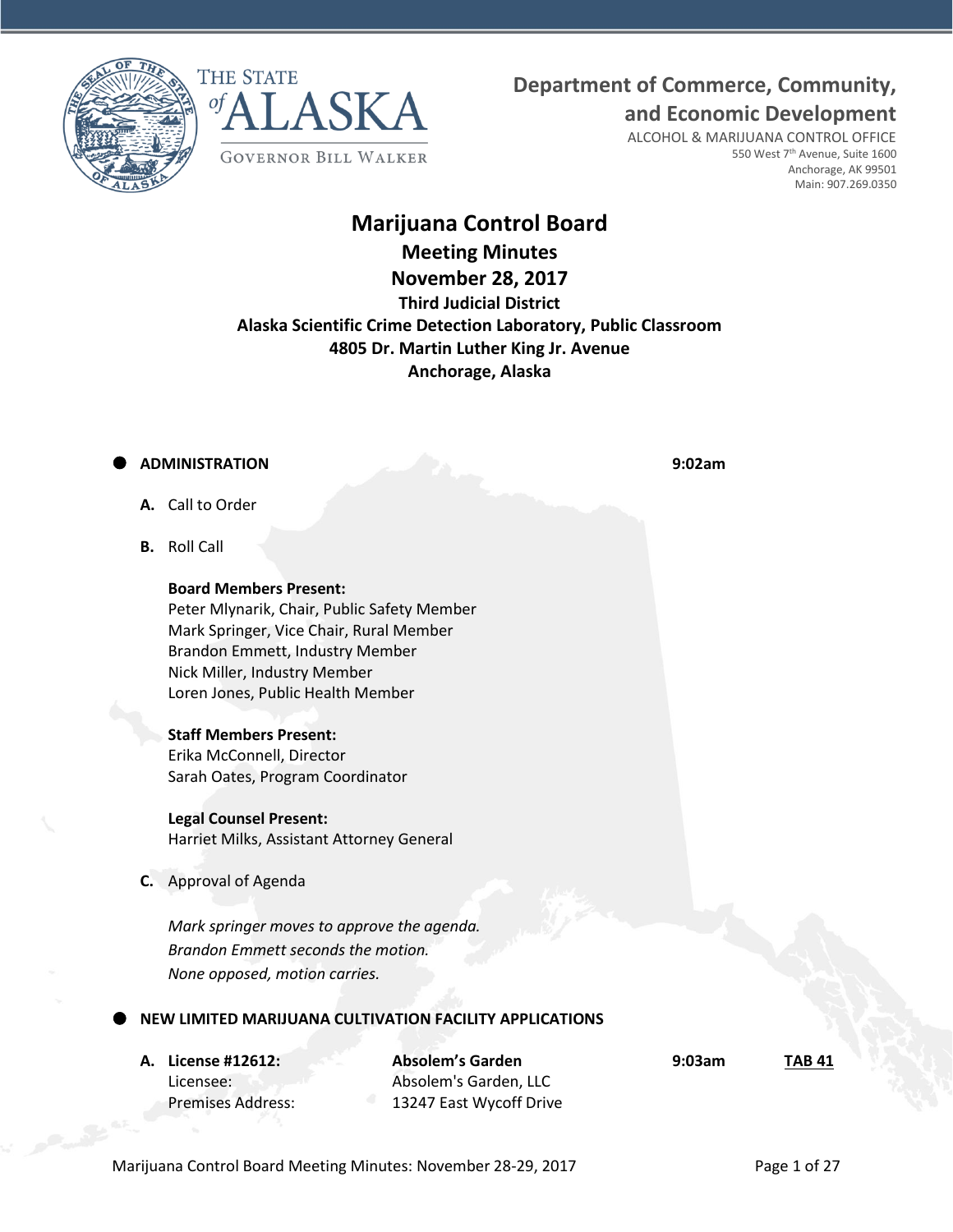### Palmer, AK 99645 Local Government: Matanuska-Susitna Borough

*Mark Springer moves to approve license 12612 Absolem's Garden with delegation. Brandon Emmett seconds the motion. Lorrie Moffitt and Paul Lucio, applicants, identify themselves for the record and answer Board questions about the application. Motion carries unanimously.*

| <b>B.</b> License #12805: | <b>Sunrise Gardens</b>    | 9:12am | <b>TAB 42</b> |
|---------------------------|---------------------------|--------|---------------|
| Licensee:                 | Purple Quail, LLC         |        |               |
| <b>Premises Address:</b>  | 14017 West Sunrise Drive  |        |               |
|                           | Big Lake, AK 99652        |        |               |
| Local Government:         | Matanuska-Susitna Borough |        |               |

*Mark Springer moves to approve license 12805 Sunrise Gardens with delegation. Brandon Emmett seconds the motion. Butch Toms and Deborah Hutchens, applicants, identify themselves for the record and answer Board questions about the application and the public objections. Motion carries unanimously.*

| C. License #12919:       | <b>Blueberry Hill, LLC</b> | 9:24am | <b>TAB 43</b> |
|--------------------------|----------------------------|--------|---------------|
| Licensee:                | Blueberry Hill, LLC        |        |               |
| <b>Premises Address:</b> | 6990 S Yohn Bay Place      |        |               |
|                          | Wasilla, AK 99623          |        |               |
| Local Government:        | Matanuska-Susitna Borough  |        |               |

*Mark Springer moves to approve license 12919 Blueberry Hill, LLC with delegation. Brandon Emmett seconds the motion.*

*Jared Drinkwater and David Kane, applicants, identify themselves for the record and answer Board questions about the application.*

*Mark Springer notes to the staff that as part of the delegation for these licenses, he would like to make sure that applicants provide a complete security diagram to the office prior to the initial inspection.*

Loren Jones states that as part of the delegation, the applicant needs to clear up the different *descriptions for waste disposal between Form MJ-01 and Form MJ-04. Motion carries unanimously.*

| <b>D.</b> License #13047: | <b>Granny's Greens, LLC</b> | 9:34am | <b>TAB 44</b> |
|---------------------------|-----------------------------|--------|---------------|
| Licensee:                 | Granny's Greens, LLC        |        |               |
| <b>Premises Address:</b>  | 5930 E Porcupine Avenue     |        |               |
|                           | Wasilla, AK 99654           |        |               |
| Local Government:         | Matanuska-Susitna Borough   |        |               |

*Mark Springer moves to approve license 13047 Granny's Greens, LLC with delegation. Brandon Emmett seconds the motion. Lance Wells, legal counsel, Michael Hubbard, applicant, and an (inaudible) employee identify themselves for the record and answer Board questions about the application. Motion carries unanimously.*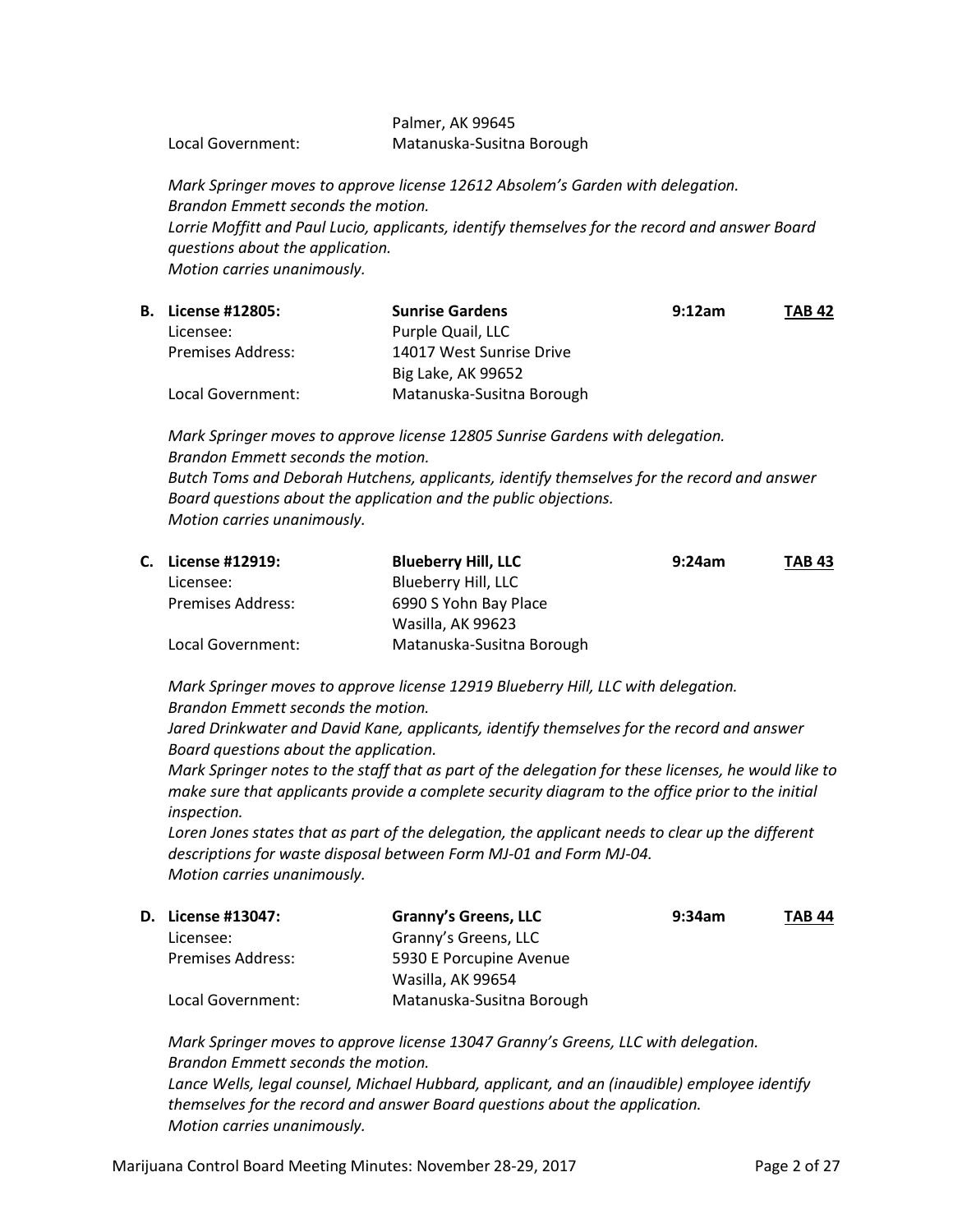| E. License #13293:       | <b>Thrifty Hippie Cultivation, LLC</b> | 9:38am | <b>TAB 45</b> |
|--------------------------|----------------------------------------|--------|---------------|
| Licensee:                | Thrifty Hippie Cultivation, LLC        |        |               |
| <b>Premises Address:</b> | 1350 S Pioneer Drive                   |        |               |
|                          | Palmer, AK 99645                       |        |               |
| Local Government:        | Matanuska-Susitna Borough              |        |               |

*Mark Springer moves to approve license 13293 Thrifty Hippie Cultivation, LLC with delegation. Brandon Emmett seconds the motion. Clinton Dunlap, applicant, identifies himself for the record and answers Board questions about the application. Motion carries unanimously.*

| <b>F.</b> License #13503: | Alaska GreenWorks, LLC    | 9:42am | <b>TAB 46</b> |
|---------------------------|---------------------------|--------|---------------|
| Licensee:                 | Alaska GreenWorks, LLC    |        |               |
| <b>Premises Address:</b>  | 10263 Nigh Road #7        |        |               |
|                           | Anchorage, AK 99515       |        |               |
| Local Government:         | Municipality of Anchorage |        |               |

*Mark Springer moves to approve license 13503 Alaska GreenWorks, LLC with delegation. Brandon Emmett seconds the motion.*

*Shawn Clark, applicant, identifies himself for the record and answers Board questions about the application.*

*Mark Springer adds to the delegation the requirement that the applicant provide a site plan for Form MJ-02 that shows the other businesses in the building. Motion carries, 4-1 (Mark Springer votes No).*

| G. License #13803: | Peak Season, LLC             | 9:50am | <b>TAB 47</b> |
|--------------------|------------------------------|--------|---------------|
| Licensee:          | Peak Season, LLC             |        |               |
| Premises Address:  | 1145 Vicki Lane              |        |               |
|                    | North Pole, AK 99705         |        |               |
| Local Government:  | Fairbanks North Star Borough |        |               |

*Mark Springer moves to approve license 13803 Peak Season, LLC with delegation. Brandon Emmett seconds the motion. Mike Allen, applicant, identifies himself for the record and answers Board questions about the application. Motion carries unanimously.*

### **NEW RETAIL MARIJUANA STORE APPLICATIONS**

|                   | <b>Great Alaskan Bud Company</b> | 10:00am | <b>TAB 48</b> |
|-------------------|----------------------------------|---------|---------------|
| Licensee:         | SP&C Enterprises, LLC            |         |               |
| Premises Address: | 1905 Livengood Avenue            |         |               |
|                   | Fairbanks, AK 99701              |         |               |
| Local Government: | City of Fairbanks                |         |               |
|                   | <b>A. License #10113:</b>        |         |               |

*Mark Springer moves to approve license 10113 Great Alaskan Bud Company with delegation. Brandon Emmett seconds the motion.*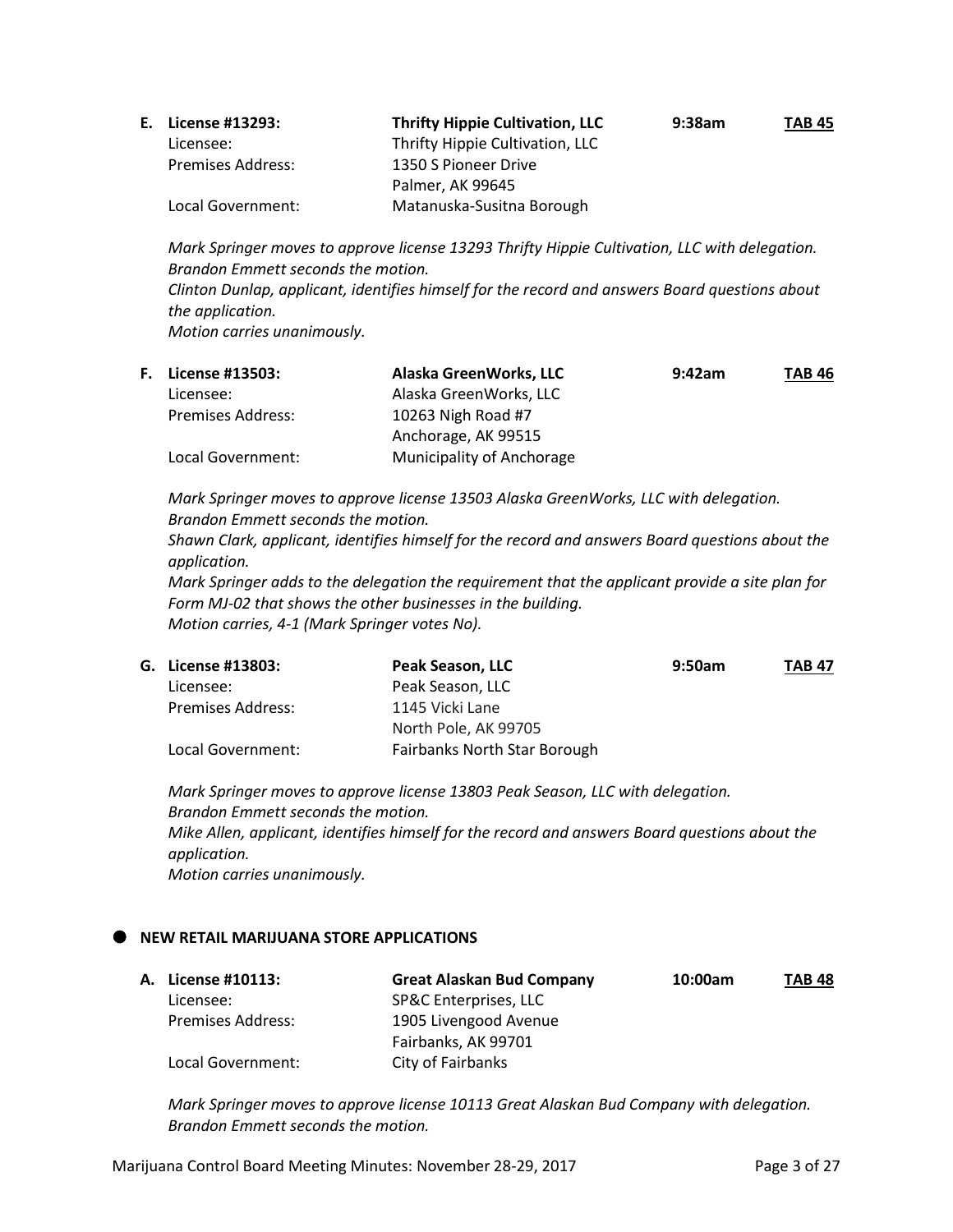*Shawn Coyle, applicant, identifies himself for the record and answers Board questions about the application.*

*Mark Springer states that it would be helpful to have an overview diagram that shows the surrounding areas of the building.*

*Motion fails, 2-3 (Mark Springer and Loren Jones vote Yes).*

*Peter Mlynarik states that his reasoning for the denial is the lack of detail and outdated information in the application.*

*Brandon Emmett states that he agrees with Chair Mlynarik, and that it does not seem like the applicant is ready to run this business right now.*

*Nick Miller states that the application is not consistent with the verbal answers provided to the questions, and that the applicant should have updated the answers before this Board meeting.*

| <b>B.</b> License #11119: | <b>Gudlief Organization</b> | 10:20am | <b>TAB 49</b> |
|---------------------------|-----------------------------|---------|---------------|
| Licensee:                 | Robin C Thomas              |         |               |
| Premises Address:         | 303-C West E Street         |         |               |
|                           | Nome, AK 99762              |         |               |
| Local Government:         | City of Nome                |         |               |

*Mark Springer moves to approve license 11119 Gudlief Organization with delegation. Brandon Emmett seconds the motion.*

*Robin Thomas identifies himself for the record and answers Board questions about the application.*

*Loren Jones requests that the applicant make changes to MJ-01 regarding waste disposal and checking of identification for all visitors, not just those who appear to be under 21. Peter Mlynarik states that the restroom would have to be removed as a restricted access area, as security cameras are required for all restricted access areas.*

*Jim Dyer, JKD*

*Motion fails, 1-4 (Loren Jones votes Yes).*

*Peter Mlynarik states the lack of detail and inaccuracies are his reasons for the denial. Brandon Emmett states that his reasoning is that the Board has seen a correlation between how complete an application is and how ready a licensee is to operate, plus notices of violation that have been issued.*

*Mark Springer and Nick Miller state that they echo the comments of the other members.*

## **BREAK 10:47am**

### **NEW RETAIL MARIJUANA STORE APPLICATIONS**

| C. License #12964:       | <b>Fairdanks Cannabis</b> | 11:01am | <b>TAB 50</b> |
|--------------------------|---------------------------|---------|---------------|
| Licensee:                | West Front Andrew, LLC    |         |               |
| <b>Premises Address:</b> | 29 College Road, Suite 8C |         |               |
|                          | Fairbanks, AK 99701-1739  |         |               |
| Local Government:        | City of Fairbanks         |         |               |

*Mark Springer moves to approve license 12964 Fairdanks Cannabis with delegation. Brandon Emmett seconds the motion.*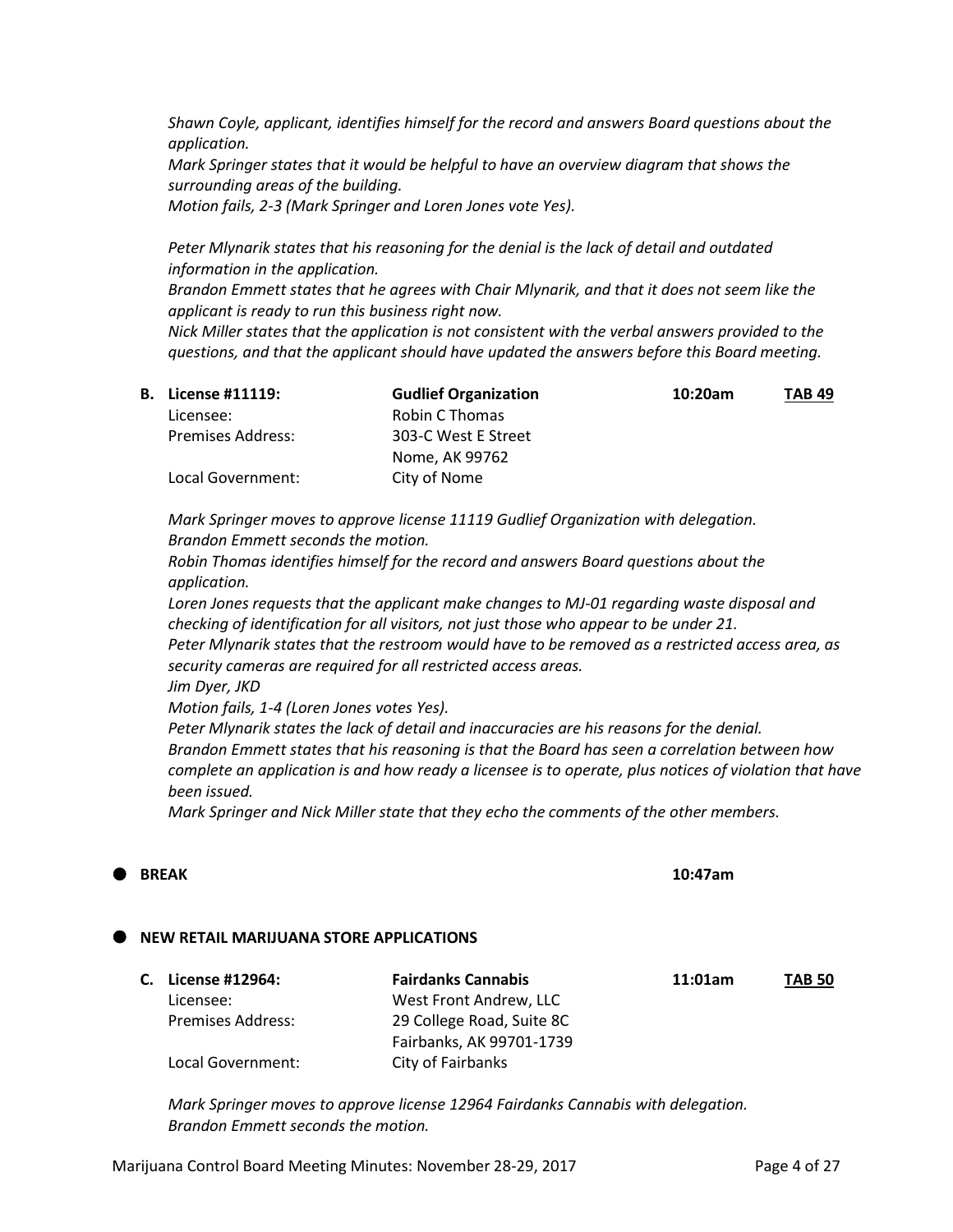*Vivian Hong and Justin Chang, representing and translating for Buik Hong, applicant (also present telephonically), identify themselves for the record and answer Board questions about the application.*

*Motion carries unanimously.* 

| <b>D.</b> License #13217: | <b>Glacier Valley Shop</b>    | 11:06am | <b>TAB 51</b> |
|---------------------------|-------------------------------|---------|---------------|
| Licensee:                 | ForgetMeNot Enterprises, Inc. |         |               |
| <b>Premises Address:</b>  | 8505 Old Dairy Road, Suite 1  |         |               |
|                           | Juneau, AK 99801              |         |               |
| Local Government:         | City and Borough of Juneau    |         |               |

*Mark Springer moves to approve license 12964 Fairdanks Cannabis with delegation. Brandon Emmett seconds the motion.*

*Jana Weltzin, legal counsel, and Norvin Perez, applicant, identify themselves for the record, pass out documents to the Board, and answer Board questions about the application. Carmen Cintron, public member, says that this license will be good, as there are no stores in the valley, and it will create jobs. Motion carries, 4-1 (Peter Mlynarik votes No).* 

#### **NEW MARIJUANA PRODUCT MANUFACTURING FACILITY APPLICATIONS**

| A. License #12254:       | <b>Lady Gray Gourmet Medibles</b>       | 11:13am | <b>TAB 52</b> |
|--------------------------|-----------------------------------------|---------|---------------|
| Licensee:                | Lady Gray, LLC                          |         |               |
| <b>Premises Address:</b> | 36322 Pine Street, Suite 1              |         |               |
|                          | Soldotna, AK 99669                      |         |               |
| Local Government:        | Kenai Peninsula Borough                 |         |               |
| Consideration:           | Conditions pursuant to 3 AAC 306.060(b) |         |               |
|                          |                                         |         |               |

*Erika McConnell informs the Board that the applicant is on the way and should be arriving in about an hour and a half. Mark Springer moves to postpone license 12254 Lady Gray Gourmet Medibles pending arrival of the applicant. Brandon Emmett seconds the motion. Jana Weltzin, legal counsel, identifies herself for the record. None opposed, motion carries.* 

|                   | Treat Yo' Self               | 11:14am | <b>TAB 53</b> |
|-------------------|------------------------------|---------|---------------|
| Licensee:         | Aaron J Ross                 |         |               |
| Premises Address: | 2632 Mistletoe Drive         |         |               |
|                   | North Pole, AK 99705         |         |               |
| Local Government: | Fairbanks North Star Borough |         |               |
|                   | <b>B.</b> License #12487:    |         |               |

*Mark Springer moves to approve license 12487 Treat Yo' Self with delegation. Brandon Emmett seconds the motion. Aaron Ross, applicant, identifies himself for the record. Mark Springer amends his motion to approve each product individually. Brandon Emmett agrees to the amendment. Mark Springer asks which premises address is accurate.*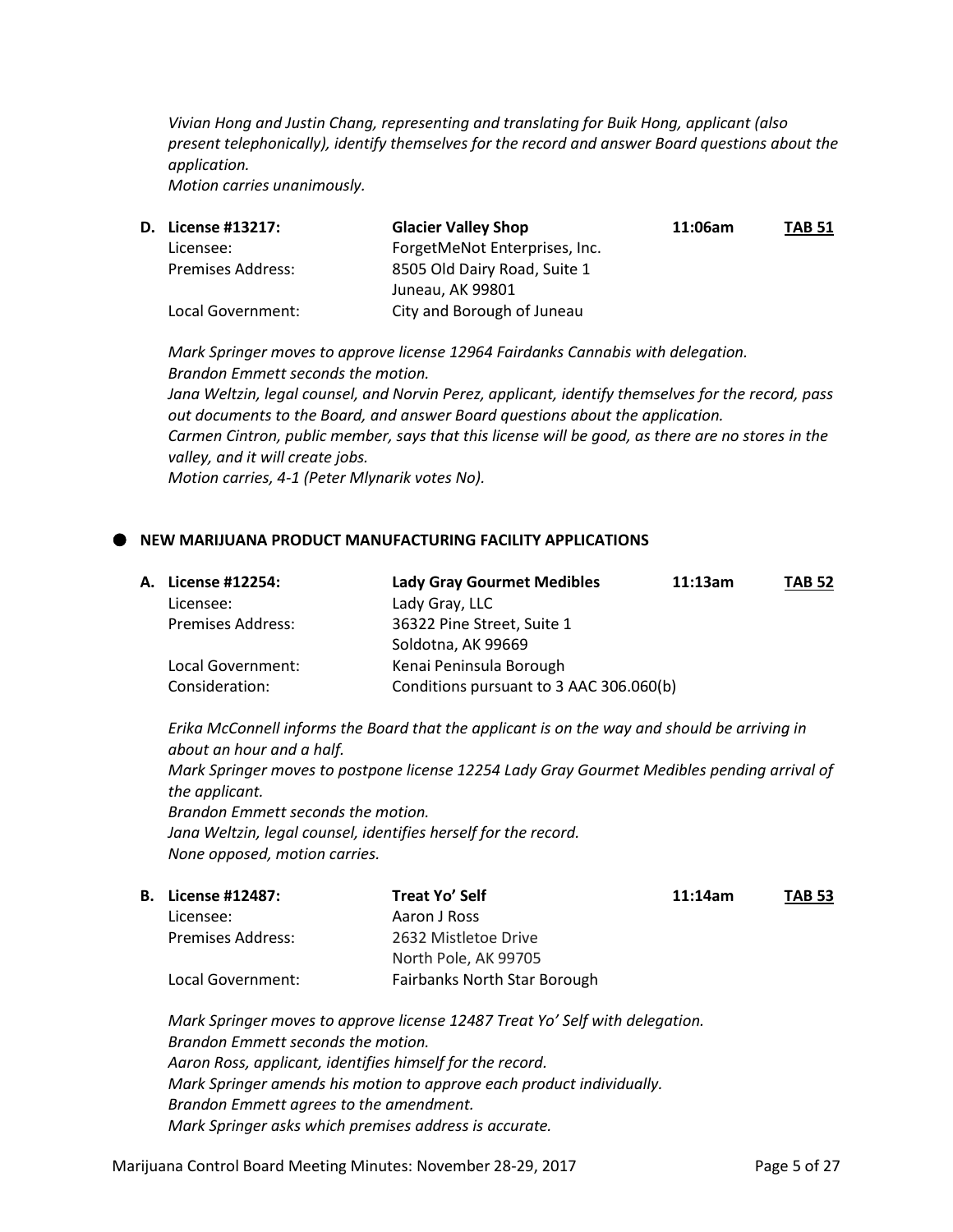*Aaron Ross states that the Fairbanks North Star Borough informed him that he was using an inaccurate address, and he clarifies that the correct address is 2632 Mistletoe Drive.*

*Brandon Emmett moves to approve product Canna Butter. Mark Springer seconds the motion. Mark Springer reminds the applicant that photos of all products will need to be provided to staff once the license is operational. Motion carries unanimously.*

*Brandon Emmett moves to approve product Canna Coconut Oil. Mark Springer seconds the motion. Brandon Emmett reiterates that once this product is being produced, a photo of the product will need to be provided to the Board. Motion carries unanimously.*

*Brandon Emmett moves to approve product Captain Munchies Crunch. Mark Springer seconds the motion. Aaron Ross answers Board questions about the cereal bar products regarding demarcations, servings, and labeling. The Board members discuss concerns about whether the cereal bar products would be considered adulterated products or appealing to children. Motion carries, 4-1 (Peter Mlynarik votes No).*

*Brandon Emmett moves to approve product Cinnamon Toast Munch. Mark Springer seconds the motion. Motion carries unanimously.*

*Brandon Emmett moves to approve product Fruit Hoop Dreams. Mark Springer seconds the motion. Mark Springer voices concerns about the color of the product and its appeal to children. Motion carries, 3-2 (Mark Springer and Peter Mlynarik vote No).*

*Brandon Emmett moves to approve product Coco Chronic Krispy. Mark Springer seconds the motion. Peter Mlynarik states that he has the same concerns about this one. Motion carries, 3-2 (Mark Springer and Peter Mlynarik vote No).*

*Brandon Emmett moves to approve product Vibrant Vibes Krispy. Mark Springer seconds the motion. Motion carries, 3-2 (Mark Springer and Peter Mlynarik vote No).*

*Brandon Emmett moves to approve product Tom's Famous Fudge. Mark Springer seconds the motion. Motion carries unanimously.*

*Brandon Emmett moves to approve product Santa's Special Cookie. Mark Springer seconds the motion. Motion fails, 1-4 (Brandon Emmett votes Yes).*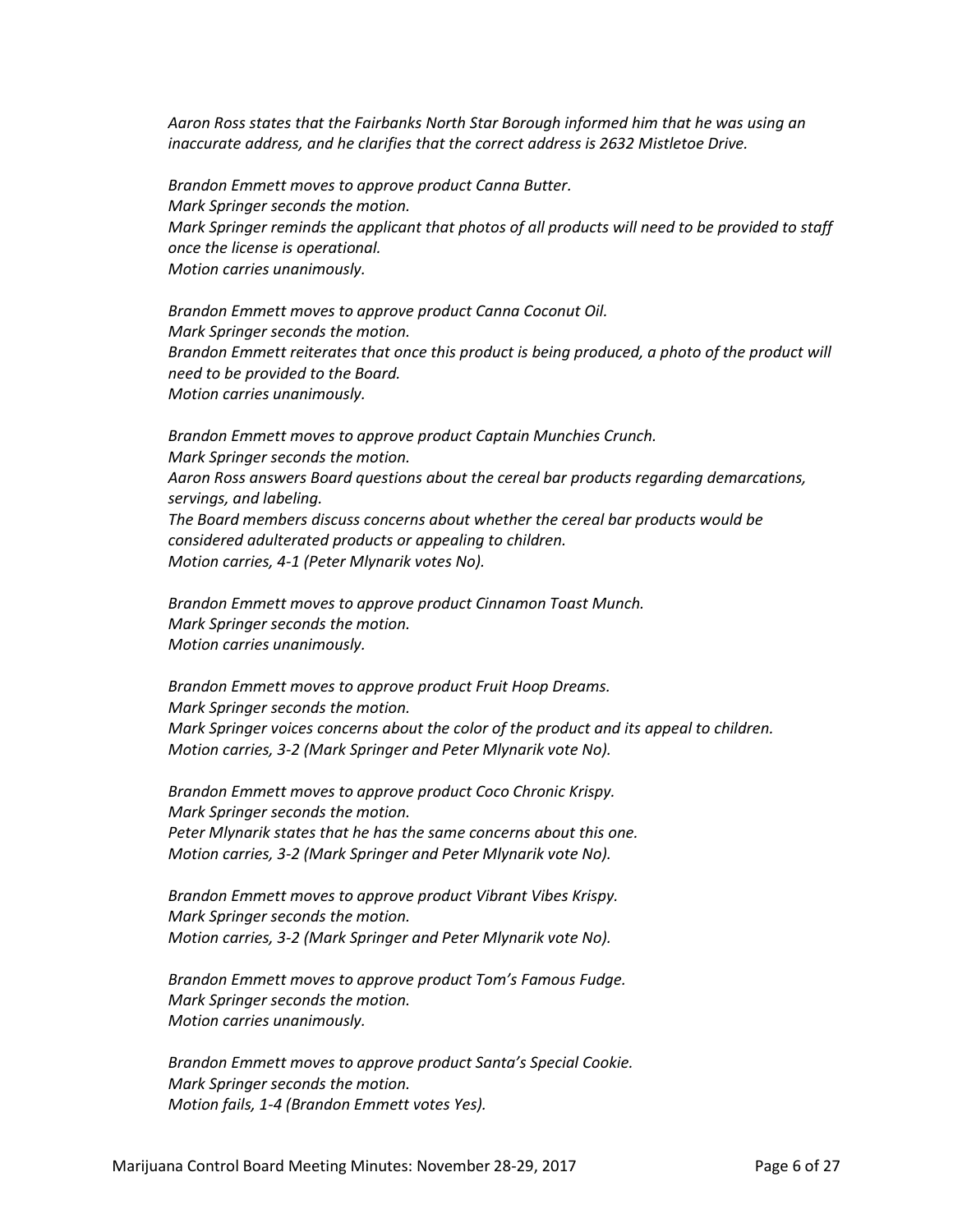*Brandon Emmett moves to approve Marley's Macadamia Nut Cookie. Mark Springer seconds the motion. Motion carries, 4-1 (Mark Springer votes No).*

*Brandon Emmett moves to approve Jane's Mallow Krispy. Mark Springer seconds the motion. Motion fails, 2-3 (Brandon Emmett and Nick Miller vote Yes). Loren Jones states that it looks too much like a commercial product of crispy bars that you can buy in any grocery store.*

*Brandon Emmett moves to approve Half-Baked Brownie. Mark Springer seconds the motion. Motion carries unanimously.*

*Brandon Emmett moves to approve product Green Dream. Mark Springer seconds the motion. Brandon Emmett states that the Board has approved other products like this, but that it has requested that the products not be brightly colored. Aaron Ross states that he would be willing to make that change. Motion carries unanimously.*

*Brandon Emmett moves to approve product Golden S'more Square. Mark Springer seconds the motion. Motion carries unanimously.*

*Motion to approve the application with delegation carries unanimously.* 

## **LUNCH 11:53am**

### **NEW MARIJUANA PRODUCT MANUFACTURING FACILITY APPLICATIONS**

| А. | License #12254:          | <b>Lady Gray Gourmet Medibles</b>       | 1:00 <sub>pm</sub> | <b>TAB 52</b> |
|----|--------------------------|-----------------------------------------|--------------------|---------------|
|    | Licensee:                | Lady Gray, LLC                          |                    |               |
|    | <b>Premises Address:</b> | 36322 Pine Street, Suite 1              |                    |               |
|    |                          | Soldotna, AK 99669                      |                    |               |
|    | Local Government:        | Kenai Peninsula Borough                 |                    |               |
|    | Consideration:           | Conditions pursuant to 3 AAC 306.060(b) |                    |               |
|    |                          |                                         |                    |               |

*Mark Springer moves to approve license 12254 Lady Gray Gourmet Medibles with delegation and independent consideration of the proposed products. Brandon Emmett seconds the motion. Jana Weltzin, legal counsel, and Jamie Grossl, applicant, identify themselves for the record and answer Board questions about the application. Sarah Oates asks if Mark Springer would like to add the Kenai Peninsula Borough conditions to the approval. Mark Springer states that he would. Brandon Emmett nods in agreement.*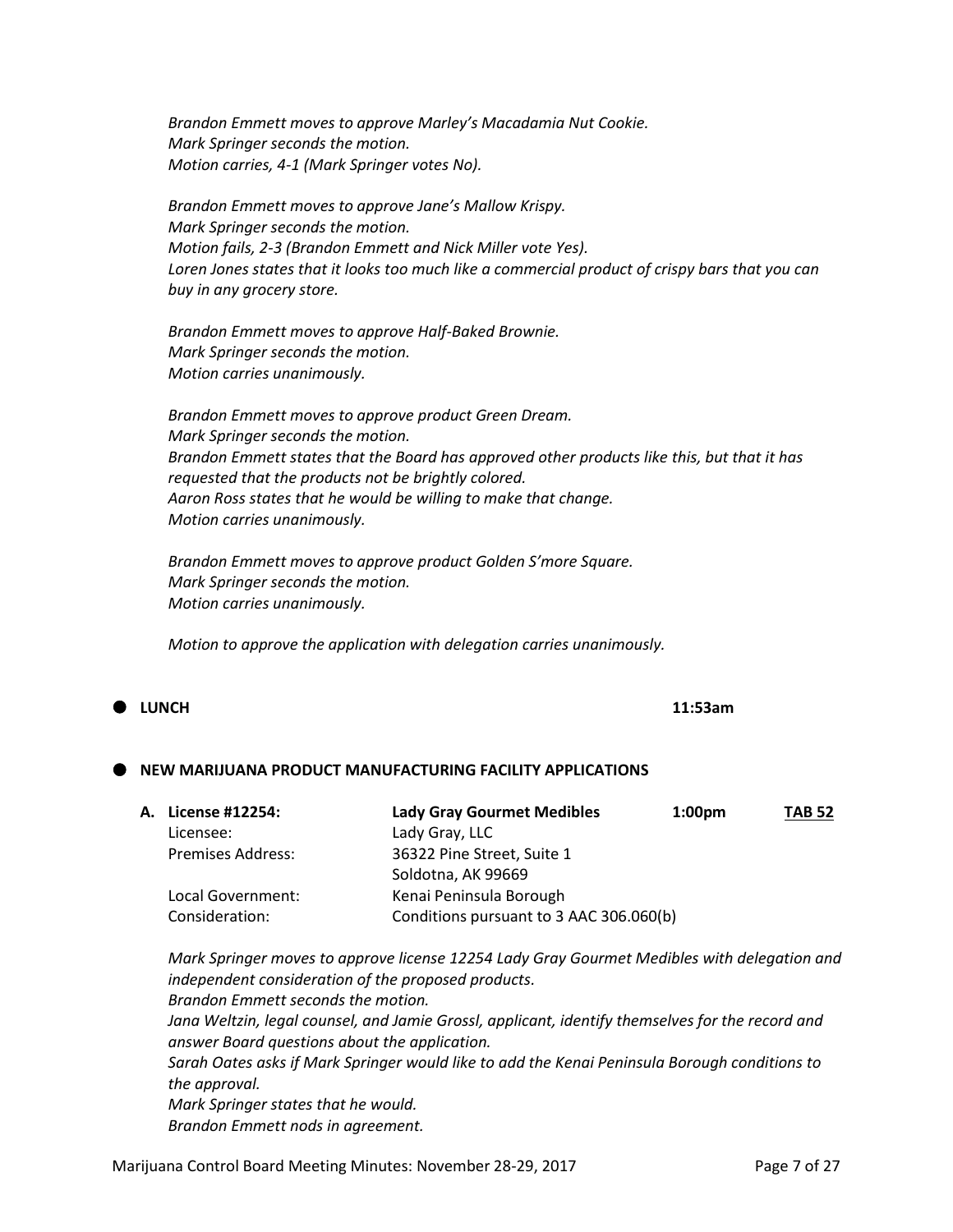*Mark Springer voices concerns about the logo, specifically that the woman appears to be a nurse.*

Jamie Grossl states that Lady Gray is her mother, who is a retiring nurse, and she reminds the *Board that they had approved an application for an establishment named Medicine Woman.*

*Brandon Emmett moves to approve product Berry Mojito Fruit Leather. Jana Weltzin requests that this product be tabled so that the documents in the packet can be cleaned up.*

*Brandon Emmett retracts his motion.*

*Brandon Emmett moves to approve Almond Joyfuls.*

*Mark Springer seconds the motion.*

Loren Jones states that if a product is being used as an ingredient in another product, then the *approved name of the ingredient product should be what is listed in the ingredients of the other product.*

*The Board members discuss whether wording on the label be removed, specifically: "CBD is known for lessening the paranoid or sometimes panicky feelings that occasionally appear when ingesting too much THC. CBD capsules are a great thing to keep on hand, or CBD rich flower for smoking to help you keep a good balance if paranoia does creep in."*

*Jana Weltzin states that the language will be removed from the label.*

*Mark Springer requests that the applicant provide more detail regarding the manufacturing process.*

*Motion carries unanimously.* 

*Brandon Emmett moves to approve product Banana Chocolate Chip Mini Muffins. Mark Springer seconds the motion.*

*Loren Jones requests that the same changes be made as requested of the previous product. Motion carries unanimously.*

*Brandon Emmett moves to approve product Banana Chocolate Chip Walnut Muffins. Mark Springer seconds the motion.*

*Peter Mlynarik requests that the wording of the ingredients be consistent for all products (eg: infused coconut oil versus cannabis-infused coconut oil). Motion carries unanimously.* 

*Brandon Emmett moves to approve product Berry Mojito Fruit Leather. Mark Springer seconds the motion.* Loren Jones states that he did not see the cannabis-infused alcohol tincture from the ingredient *list as a product for the Board to approve. Jamie Grossl states that the Fireball Tincture is what will be what is used. Loren Jones requests that the ingredient list be updated to reflect that. Mark Springer reminds the applicant that photos of all products will need to be sent to the staff once the licensee is producing them. Motion carries unanimously.*

*Brandon Emmett moves to approve product Blueberry Dream Muffins. Mark Springer seconds the motion. Motion carries unanimously.*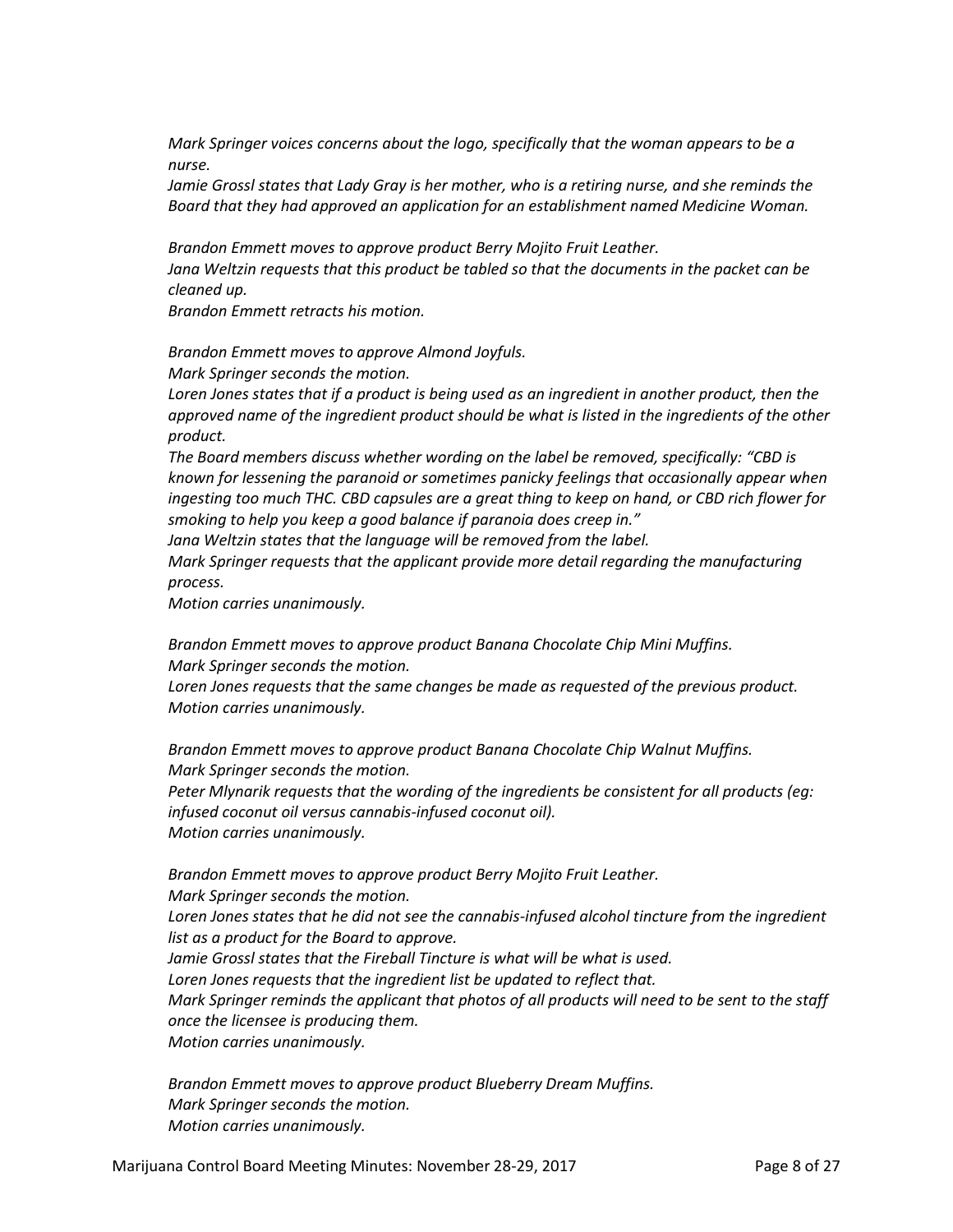*Brandon Emmett moves to approve product Butter Mints. Mark Springer seconds the motion. Motion carries unanimously.*

*Brandon Emmett moves to approve product Chocolate Hazelnut Spread. Mark Springer seconds the motion. Mark Springer asks if a label will be put on the jar. Jana Weltzin and Jamie Grossl state that they will submit an updated label that will go on the jar of each of the nut butters. Motion carries unanimously.*

*Brandon Emmett moves to approve product Chocolate Peanut Butter Spread. Mark Springer seconds the motion. Mark Springer requests that additional detail be provided for the manufacturing process. Motion carries unanimously.*

*Brandon Emmett moves to approve product Cinnamon Raisin Almond Butter. Mark Springer seconds the motion. Motion carries unanimously.*

*Brandon Emmett moves to approve product Elation. Mark Springer seconds the motion. Loren Jones requests that the ingredients listed on the application match those listed on the label.*

*Motion carries unanimously.*

*Brandon Emmett moves to approve product Frozen Orange Milk Chocolate Cookie Dough. Mark Springer seconds the motion.*

*Loren Jones requests that the applicant recommend on the label that the baked cookies be put back into the packaging.*

*Mark Springer requests that a warning be added to the label stating that the cookie dough contains alcohol.*

*Motion carries unanimously.*

*Brandon Emmett moves to approve product Fireball Tincture. Mark Springer seconds the motion. The Board members request that a warning be added to the label stating that the tincture contains alcohol. Motion carries unanimously.*

*Brandon Emmett moves to approve product Frozen Snickering Doodles Dough. Mark Springer seconds the motion. Jana Weltzin states that the same alcohol warning will be added to the label. Mark Springer recommends that the applicant add language on the label clearly indicating that it is a perishable product. Motion carries unanimously.*

*Brandon Emmett moves to approve product FruitLove Granola. Mark Springer seconds the motion.*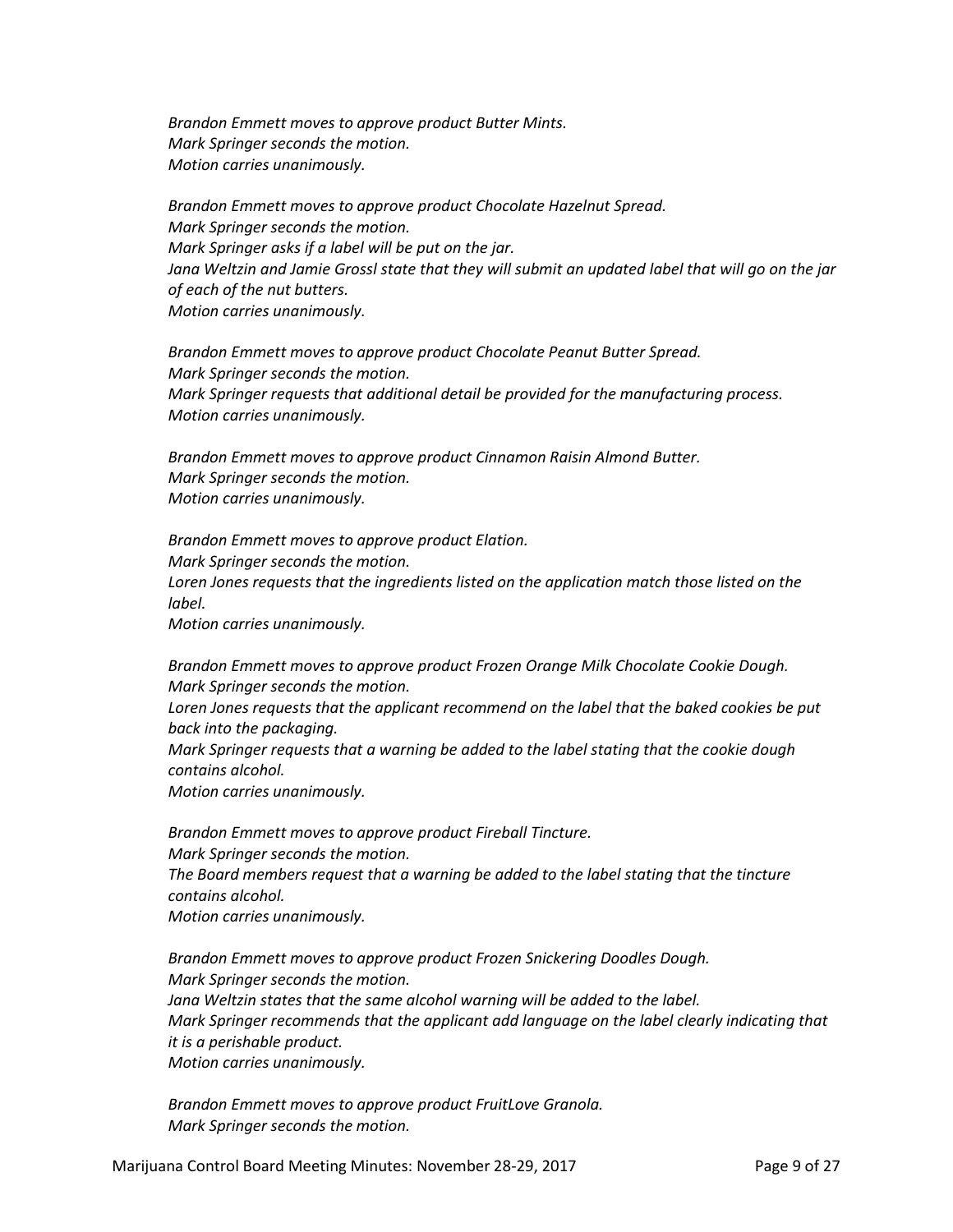*Jana Weltzin states that the applicant will add a label to the inner Mylar bag. Motion carries unanimously.*

*Brandon Emmett moves to approve product Gourmet Chocolate (Almond Sea Salt). Mark Springer seconds the motion. Motion carries unanimously.*

*Brandon Emmett moves to approve product Mocha Walnut Mini Muffins. Mark Springer seconds the motion. Mark Springer requests that a warning about perishability be added. Motion carries unanimously.*

*Brandon Emmett moves to approve product Orange Milk Chocolate Cookies. Mark Springer seconds the motion. Motion carries unanimously.*

*Brandon Emmett moves to approve product RAWlicious Brownie. Mark Springer seconds the motion. Motion carries unanimously.*

*Brandon Emmett moves to approve product Rosin. Mark Springer seconds the motion. Motion carries unanimously.*

*Brandon Emmett moves to approve product Snickering Doodles. Mark Springer seconds the motion. Loren Jones states that the label might need to be updated to remove "classic favorite". Motion carries unanimously.*

*Brandon Emmett moves to approve product Sunny Day Granola. Mark Springer seconds the motion. Motion carries unanimously.*

*Brandon Emmett moves to approve product Alaskan Cannabis Nectar. Mark Springer seconds the motion. Loren Jones states that this appears to be an adulterated product. Jamie Grossl states that she would add to this label and those of the nut butters that the product should be stirred well before being used, as the ingredients could separate over time. Motion carries, 4-1 (Loren Jones votes No). Jana Weltzin adds that the separate label for the jar will be added.*

*Brandon Emmett moves to approve product Cannabis Caps. Mark Springer seconds the motion. Loren Jones requests that the ingredient list be cleared up. Motion carries unanimously.*

*Brandon Emmett moves to approve product Cannabis Coconut Oil. Mark Springer seconds the motion. Motion carries unanimously.*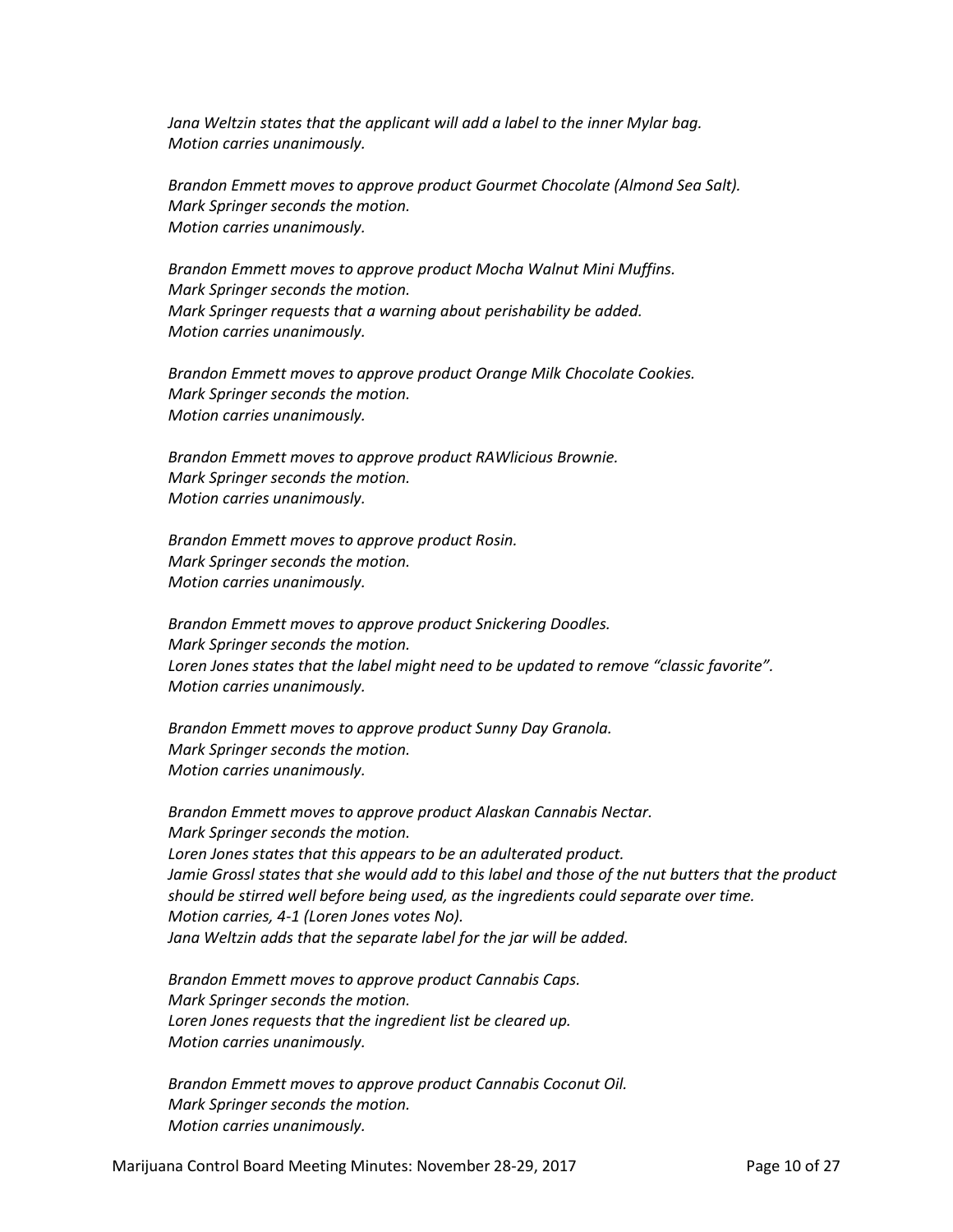*Brandon Emmett moves to approve product Cannabis Butter. Mark Springer seconds the motion. Motion carries unanimously.*

*Brandon Emmett moves to approve Mocha Chocolate Chunk Cookies. Mark Springer seconds the motion. Motion carries unanimously.*

*The Board members discuss whether the name and logo of the establishment needs to be changed to remove any medical connotation. Jana Weltzin proposes removing the cross from the hat of the woman in the logo but keeping the name the same. Brandon Emmett states that he feels that is an appropriate compromise. Mark Springer states that he agrees. Motion to approve the license with delegation and Kenai Peninsula Borough conditions carries unanimously.*

**BREAK 2:20pm**

#### **NEW MARIJUANA PRODUCT MANUFACTURING FACILITY APPLICATIONS**

| C. License #13175:       | <b>Fire Eater</b><br>2:34 <sub>pm</sub> | <b>TAB 54</b> |
|--------------------------|-----------------------------------------|---------------|
| Licensee:                | Sideshow Food, LLC                      |               |
| <b>Premises Address:</b> | 36160 Spur Highway, Suite A             |               |
|                          | Soldotna, AK 99669-3448                 |               |
| Local Government:        | Kenai Peninsula Borough                 |               |
| Consideration:           | Conditions pursuant to 3 AAC 306.060(b) |               |

*Loren Jones moves to approve license 13175 Fire Eater with delegation and the Kenai Peninsula Borough conditions. He asks that as they go through the 91 or so products, that they be grouped into categories by product type for discussion and voting. Brandon Emmett seconds the motion.*

*Mark Christensen, site manager, and Nicole Christensen, applicant, identify themselves for the record and answer Board questions about the application.*

*The applicants state that they will be producing concentrates for use in-house only, which is why they are not included in the product approval list.*

Loren Jones voices concern about the fact that the ingredient list for the products states that *"cannabis extract" will be used, but the specific type of concentrate is not provided. Mark Springer echoes that every other applicant has specifically stated which type of extract or concentrate will be used as an ingredient, and that he would want to see that here. Brandon Emmett recommends that the applicant provide a list of potential concentrates that would be used as ingredients in the products.*

*The Board members discuss concerns about the ambiguity of "cannabis extract" in the ingredient lists of all of the products.*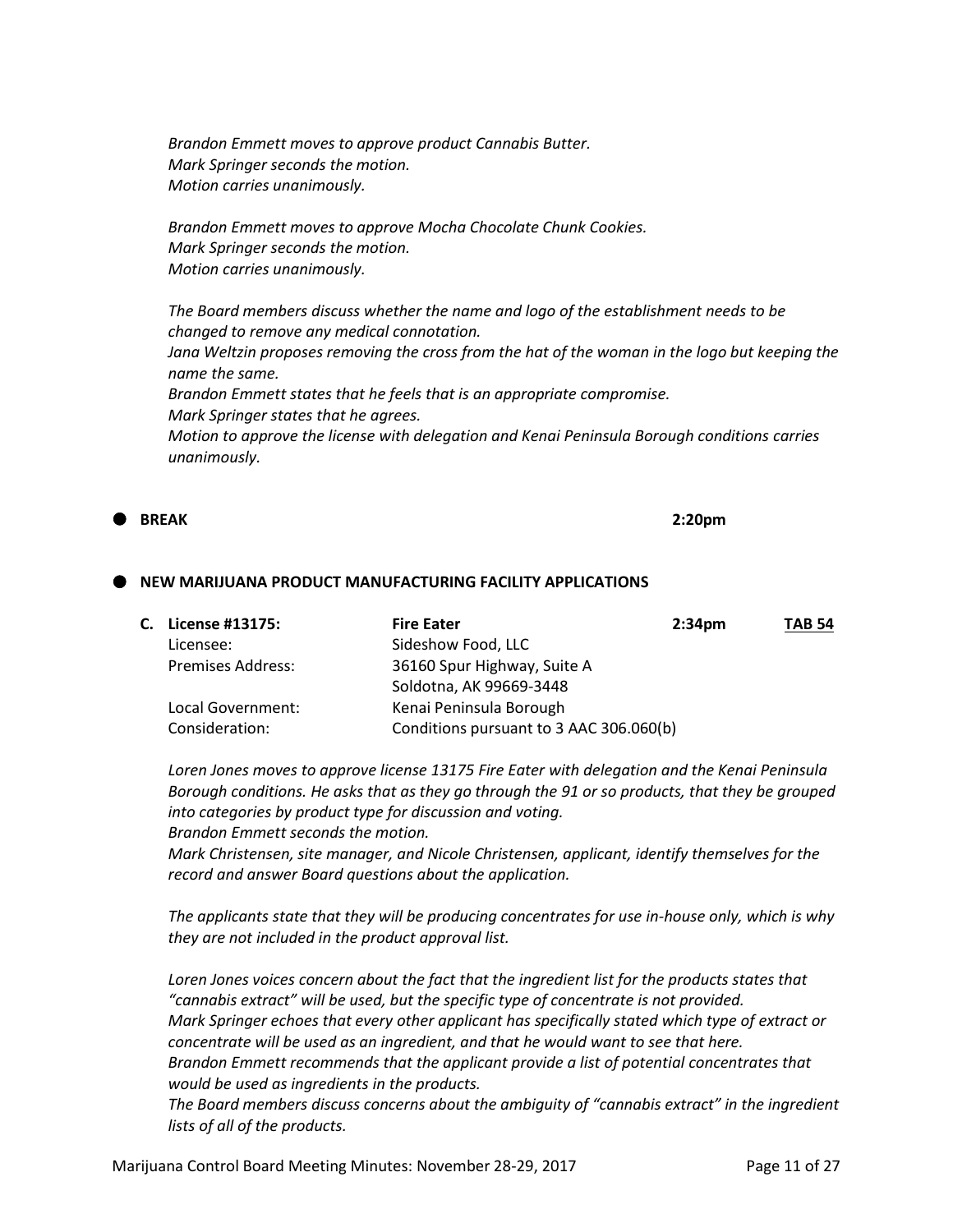*Loren Jones moves to table this until the next meeting and requests that the vendor submit to the Board for each series of products the type of concentrate that will be used as an ingredient. Mark Springer seconds the motion. Motion carries unanimously.* 

| <b>D.</b> License #13222: | <b>Southeast Essentials</b>   | 3:09 <sub>pm</sub> | <b>TAB 55</b> |
|---------------------------|-------------------------------|--------------------|---------------|
| Licensee:                 | ForgetMeNot Enterprises, Inc. |                    |               |
| <b>Premises Address:</b>  | 8505 Old Dairy Road, Suite 3  |                    |               |
|                           | Juneau, AK 99801              |                    |               |
| Local Government:         | City and Borough of Juneau    |                    |               |

*Mark Springer moves to approve license 13222 with delegation and independent consideration of the proposed products.*

*Brandon Emmett seconds the motion. Jana Weltzin, legal counsel, identifies herself for the record and requests that the Board table consideration of seven products (Glacier Dew Drops, Chocolate Chip Cookie Bites, Juneau Breeze Caramel Bites, Hikers' Dreamy Bites, CO2 Capsules, Black Bear Nuggets, and Cannabis Oil for Vaporization) until the next Board meeting. The Board members agree to table the products requested by Ms. Weltzin. Norvin Perez, applicant, identifies himself for the record. Glacier Dew Drops, Chococlate Chip cookies, Caramel Bites, Carmen Cintron, public member, says that this license will be good, as there are no stores in the valley, and it will create jobs.*

*Brandon Emmett moves to approve product Rosin. Mark Springer seconds the motion. Motion carries unanimously.*

*Brandon Emmett moves to approve product Bubble Hash. Mark Springer seconds the motion. Motion carries unanimously.*

*Brandon Emmett moves to approve product Super Pre-roll. Mark Springer seconds the motion. Motion carries unanimously.*

*Loren Jones asks to clarify that the Board is voting to approve the license with delegation, including the three approved products, and that the other products will be tabled until the next meeting. The Board members nod in agreement. Motion carries, 4-1 (Peter Mlynarik votes No).*

#### **NEW MARIJUANA CONCENTRATE MANUFACTURING FACILITY APPLICATIONS**

| A. License #12536: | Will's World                            | 3:20 <sub>pm</sub> | <b>TAB 56</b> |
|--------------------|-----------------------------------------|--------------------|---------------|
| Licensee:          | Will's World, LLC                       |                    |               |
| Premises Address:  | 12151 E Palmer-Wasilla Highway, Unit 1C |                    |               |

Marijuana Control Board Meeting Minutes: November 28-29, 2017 Page 12 of 27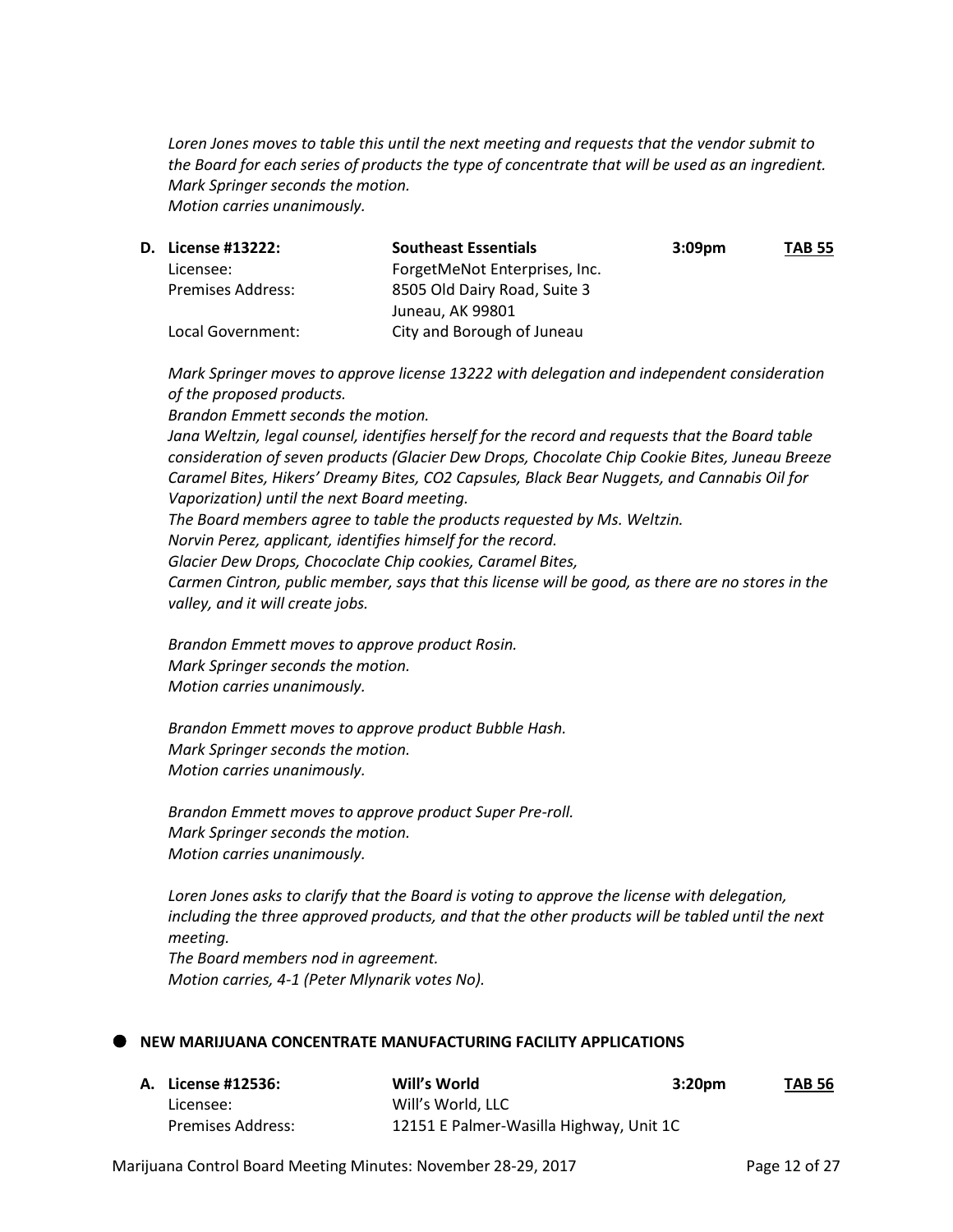#### Palmer, AK 99645 Local Government: Matanuska Susitna Borough

*Mark Springer moves to approve license 12536 Will's World with delegation and independent consideration of the proposed concentrates. Brandon Emmett seconds the motion. Jana Weltzin, legal counsel, and Bill Little, applicant, identify themselves for the record and answer Board questions about the application.*

*Brandon Emmett moves to approve all of Will's World's products, as a package. Mark Springer seconds the motion. Motion carries unanimously.*

*Motion to approve the license with delegation carries unanimously.* 

| <b>B.</b> License #13424: | <b>Midnight Sun Manufacturing, LLC</b> | 3:29 <sub>pm</sub> | <b>TAB 57</b> |
|---------------------------|----------------------------------------|--------------------|---------------|
| Licensee:                 | Midnight Sun Manufacturing, LLC        |                    |               |
| <b>Premises Address:</b>  | 28011 Old Parks Highway                |                    |               |
|                           | Willow, AK 99688                       |                    |               |
| Local Government:         | Matanuska-Susitna Borough              |                    |               |

*Mark Springer moves to approve license 13424 Midnight Sun Manufacturing, LLC with delegation and independent consideration of the proposed concentrates. Brandon Emmett seconds the motion. Jana Weltzin, legal counsel, and Phil Schneider, applicant, identify themselves for the record and* 

*answer Board questions about the application.*

*Brandon Emmett moves to approve all of the products as one package. Mark Springer seconds the motion. Motion carries unanimously.* 

*Motion to approve the license with delegation approves unanimously.*

## **LICENSE RENEWAL APPLICATIONS**

| <b>A. License #10012:</b> | <b>Frozen Budz</b><br>3:33 <sub>pm</sub> | <b>TAB 58</b> |
|---------------------------|------------------------------------------|---------------|
| Licensee:                 | Destiny S Neade and Nick J Neade         |               |
| License Type:             | Marijuana Product Manufacturing Facility |               |
| <b>Premises Address:</b>  | 3915 Peger Road                          |               |
|                           | Fairbanks, AK 99709                      |               |
| Local Government:         | Fairbanks North Star Borough             |               |
| <b>For Consideration:</b> | <b>Notice of Violation</b>               |               |
|                           |                                          |               |

*Mark Springer moves to renew license 10012 Frozen Budz with delegation. Brandon Emmett seconds the motion. Motion carries unanimously.*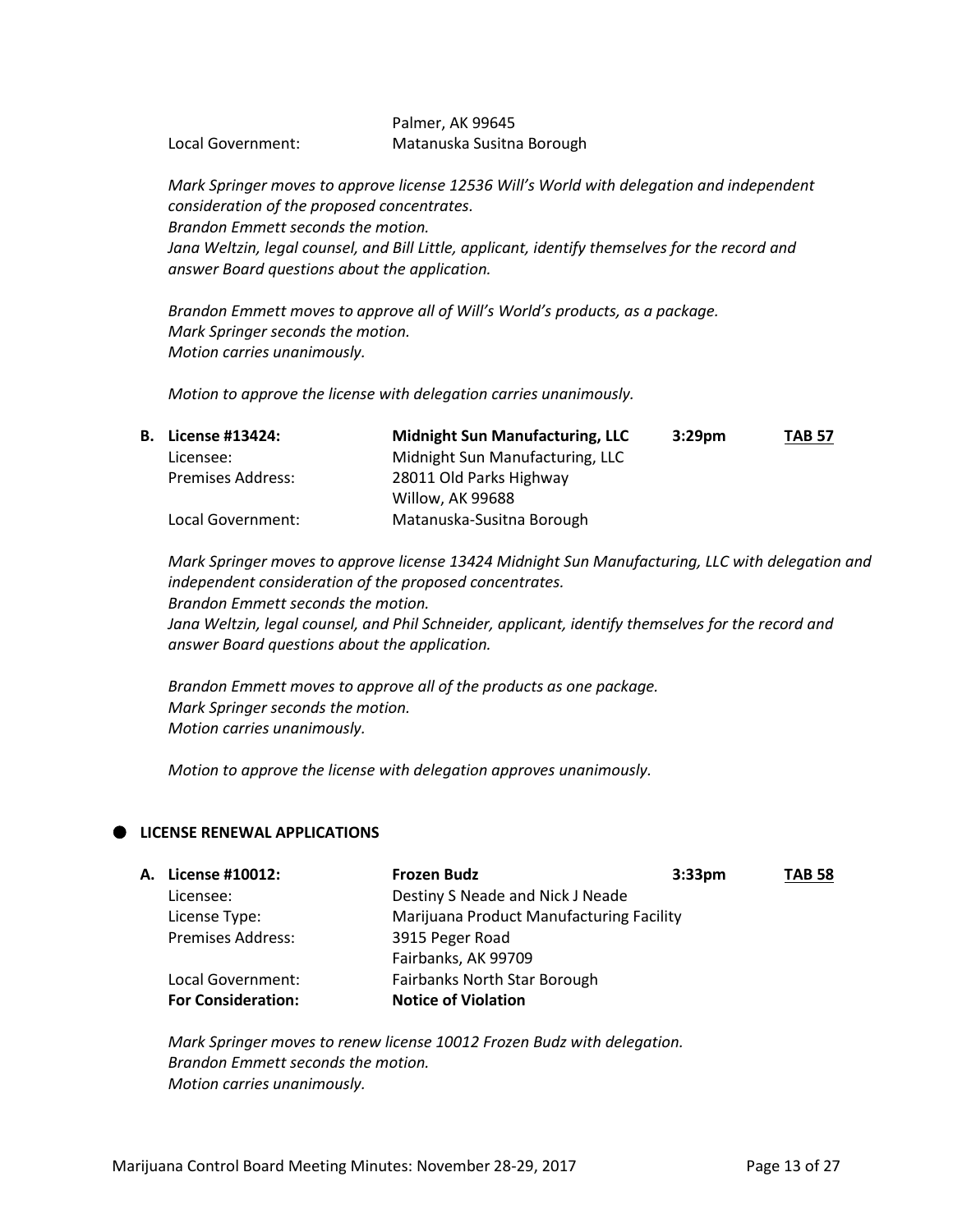| В. | License #10126:           | <b>The Herbal Cache</b>       | 3:36 <sub>pm</sub> | <b>TAB 59</b> |
|----|---------------------------|-------------------------------|--------------------|---------------|
|    | Licensee:                 | R and S Enterprises, LLC      |                    |               |
|    | License Type:             | Retail Marijuana Store        |                    |               |
|    | <b>Premises Address:</b>  | 158 Holmgren Place, Suite 101 |                    |               |
|    |                           | Girdwood, AK 99587            |                    |               |
|    | Local Government:         | Municipality of Anchorage     |                    |               |
|    | <b>For Consideration:</b> | <b>Notice of Violation</b>    |                    |               |

*Mark Springer moves to renew license 10126 The Herbal Cache with delegation. Brandon Emmett seconds the motion. Motion carries unanimously.* 

| С. | License #10236:           | Cannabaska                 | 3:38 <sub>pm</sub> | <b>TAB 60</b> |
|----|---------------------------|----------------------------|--------------------|---------------|
|    | Licensee:                 | AlaskaSense, LLC           |                    |               |
|    | License Type:             | Retail Marijuana Store     |                    |               |
|    | <b>Premises Address:</b>  | 521 W Tudor Road, Unit 201 |                    |               |
|    |                           | Anchorage, AK 99503        |                    |               |
|    | Local Government:         | Municipality of Anchorage  |                    |               |
|    | <b>For Consideration:</b> | <b>Notice of Violation</b> |                    |               |

*Mark Springer moves to renew license 10236 Cannabaska with delegation. Brandon Emmett seconds the motion. Jana Weltzin, legal counsel, identifies herself for the record and answers Board questions about notices of violation issued to the establishment. Motion carries unanimously.* 

| <b>D.</b> License #10293: | <b>AK Fuzzy Budz</b>                           | 3:41 <sub>pm</sub> | <b>TAB 61</b> |
|---------------------------|------------------------------------------------|--------------------|---------------|
| Licensee:                 | AKGLD, LLC                                     |                    |               |
| License Type:             | <b>Standard Marijuana Cultivation Facility</b> |                    |               |
| <b>Premises Address:</b>  | 2612 Eagle Street                              |                    |               |
|                           | Anchorage, AK 99503                            |                    |               |
| Local Government:         | Municipality of Anchorage                      |                    |               |
| <b>For Consideration:</b> | <b>Notice of Violation</b>                     |                    |               |
|                           |                                                |                    |               |

*Mark Springer moves to renew license 10293 AK Fuzzy Budz with delegation. Brandon Emmett seconds the motion. James Millhouse, licensee, and Rich Beezley, employee, identify themselves for the record and answer Board questions about the notice of violation. Motion carries unanimously.* 

| Е. | License #10901:           | The High Expedition Company | $3:43 \text{pm}$ | <b>TAB 62</b> |
|----|---------------------------|-----------------------------|------------------|---------------|
|    | Licensee:                 | The High Expedition Company |                  |               |
|    | License Type:             | Retail Marijuana Store      |                  |               |
|    | <b>Premises Address:</b>  | 13465 E Main Street         |                  |               |
|    |                           | Talkeetna, AK 99676         |                  |               |
|    | Local Government:         | Matanuska-Susitna Borough   |                  |               |
|    | <b>For Consideration:</b> | <b>Multiple Objections</b>  |                  |               |
|    |                           |                             |                  |               |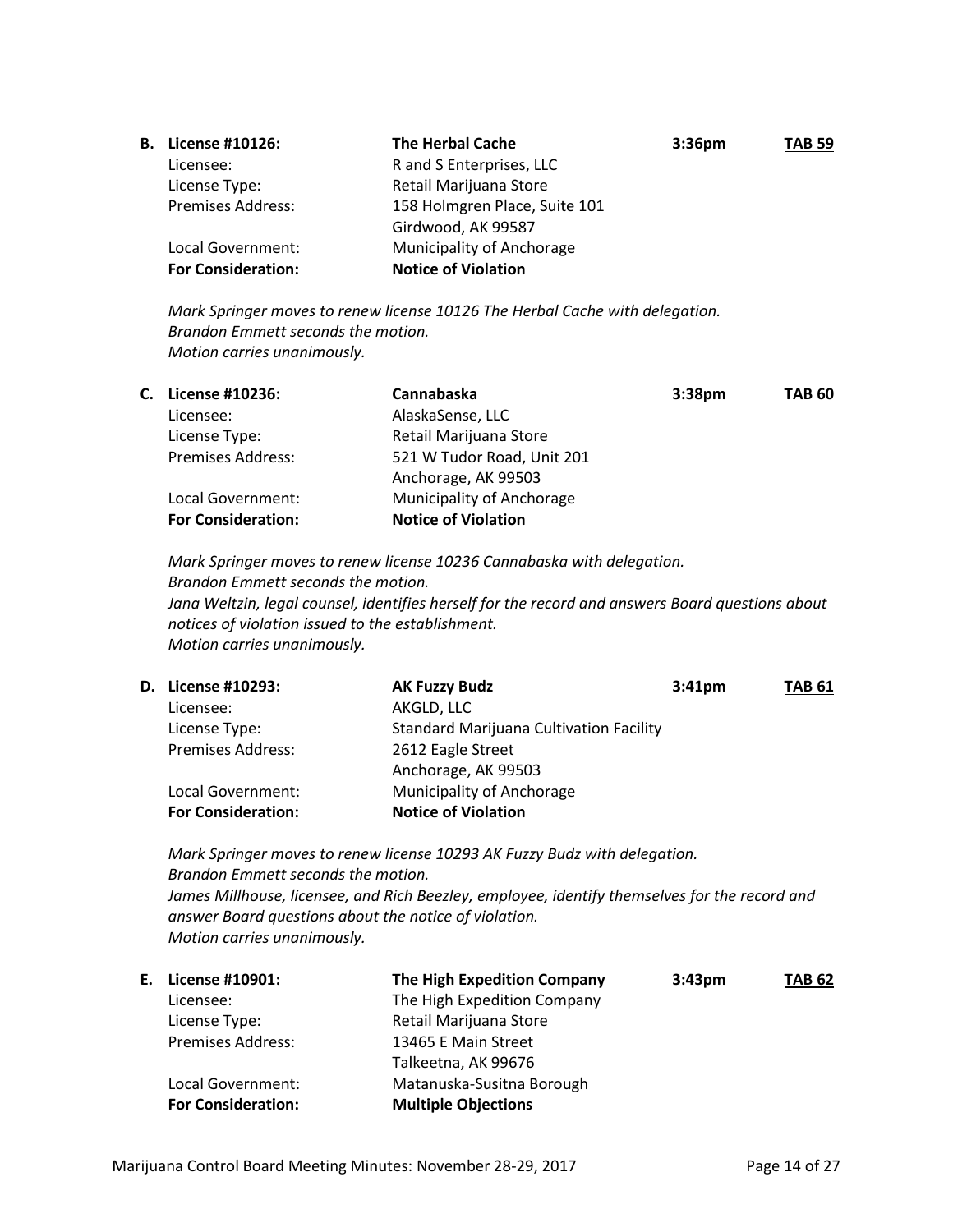*Mark Springer moves to renew license 10901 The High Expedition Company with delegation. Brandon Emmett seconds the motion.*

*Jana Weltzin, legal counsel, identifies herself for the record. She states that an investigation was lodged as a result of complaints from the public, and that the enforcement team concluded that the accusations were unfounded.*

*Erika McConnell confirmed that an investigation took place and is now closed. Peter Mlynarik requests that this type of information be provided to the Board in the future. Motion carries, 4-1 (Peter Mlynarik votes No).* 

### **REGULATIONS**

#### **A. Proposed Regulations Projects**

**B. Reconsideration of Packaging and Labeling Regulations 3:50pm TAB 63 Project (adopted 7/14/17)**

*Loren Jones asks if the Board would have to start all over, or if it could amend the regulation. Harriet Milks states that Law recommended that the Board withdraw this project and then consider making changes and starting over with a new project.*

*Brandon Emmett moves to withdraw this regulation project. Mark Springer seconds the motion. Motion carries unanimously.*

**C. Plant Count for New Cultivators; Testing Trim and Kief Separately; 4:01pm TAB 65 Reporting Test Equipment Failure** Status:Comment period closed September 22, 2017 **Potential Board Actions:** Vote to adopt; OR Substantially amend and put out for public comment

*Erika McConnell states that this is three different, but related, topics that at grouped together for administrative purposes. She requests that the Board take independent action on the topics.*

*Reporting Test Equipment Failure Mark Springer moves to adopt 3 AAC 306.670 as amended. Brandon Emmett seconds the motion. The Board members consider public comments received. Motion carries unanimously.*

*Plant Count for New Cultivators The Board members consider public comments received and AS 17.38.070(b)(6).*

*Erika McConnell states that she understands that this is not the technical definition of mature or immature, but the staff wanted to be able to reference the concepts of both being under a certain height and having no visible crystals, buds, or flowers without having to say all of that whenever wanting to express those concepts. This is why the staff is proposing to define immature in that way.*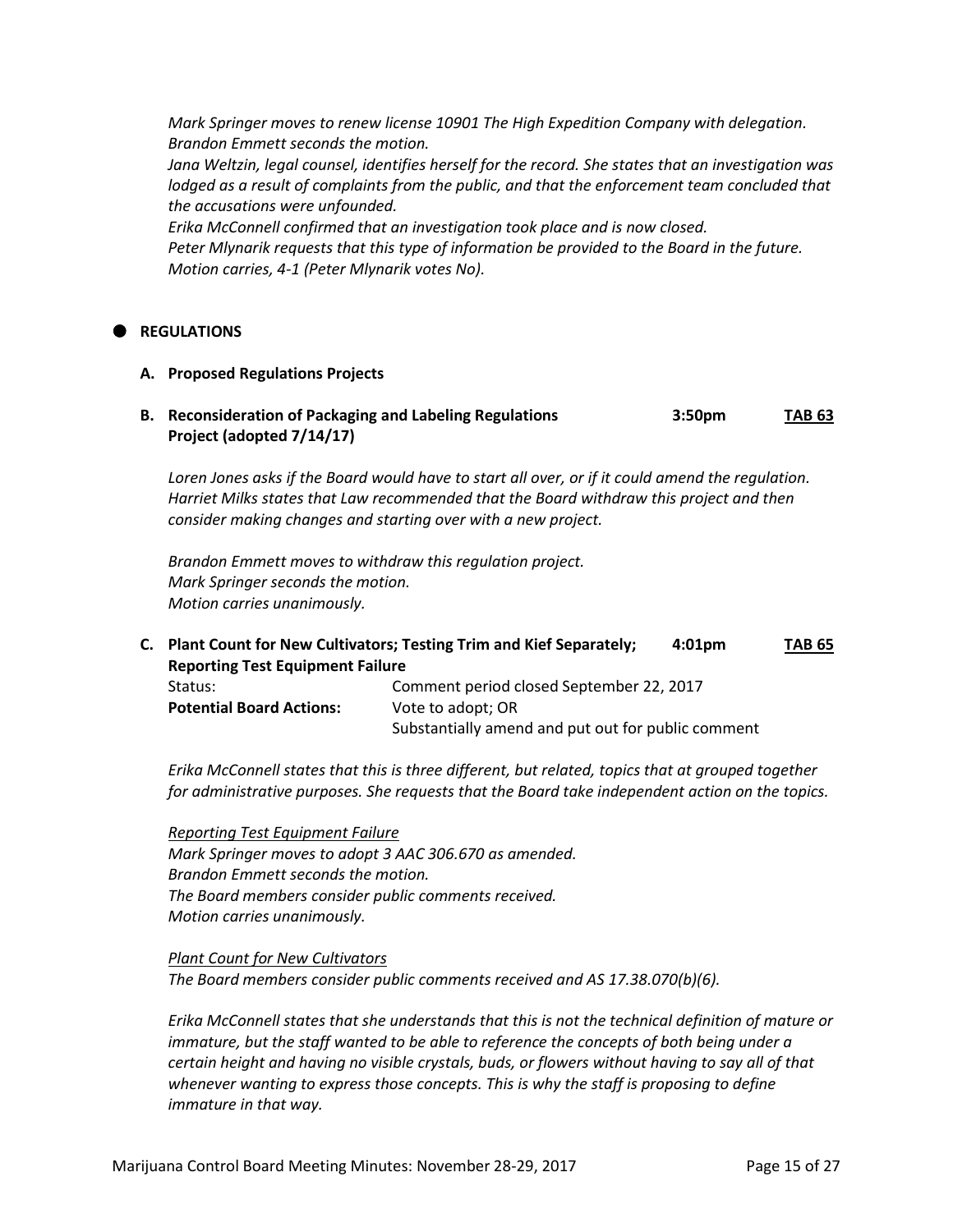*Brandon Emmett states that that is his recollection, as well – that the Board needs to have some sort of definition to identify what's allowable and what's not. He addresses public comments that state that some of the language would be inconsistent with the ballot initiative, specifically the requirement that after the initial inspection, all stock would have to come from licensed facilities.* 

*Nick Miller passes out a document to the other Board members, which includes the language in AS 17.38.070 regarding lawful operation of a marijuana-related facility. He states that the statute says now that receiving marijuana seeds or immature plants from a person 21 years of age or older is a lawful act of a cultivation facility, so he does not support putting a regulation that is directly against what the ballot measure allows.*

*Sarah Oates clarifies that where the draft regulation states it would be amending 3 AAC 306.405(b), it should actually state 3 AAC 306.405(c).*

*Erika McConnell states that the regulations allow for the activity described in AS 17.38.070 at the beginning of a license, and then the Board has tightened it by saying that once you get your license, you're in the seed-to-sale tracking system, and you're then limited.*

*Harriet Milks that she thinks that's correct, and that she thinks the Board can interpret this in a way to control the industry. If there are no limits on [AS 17.38.070(b)(6)], then there is no limit to the number of immature marijuana plants a facility can receive. What's a mature plant and an immature plant is not defined, so the Board can interpret that.*

*Brandon Emmett states that by law, someone couldn't give more than twelve plants to a cultivation facility, but the number of seeds would be unlimited. He adds that he thinks the intent of the initiative is to allow for the diversification of the marijuana genome in Alaska. He states that if the Board puts this regulation in place, it will severely limit the number of strains in Alaska and will disable the industry from being able to innovate. He adds that he does not see how disallowing an establishment from receiving seeds would protect the industry.*

*Loren Jones states that there has been considerable discussion about trying to convert the black market into the regulated market. He adds that the Board wouldn't know if plants that came from an individual came from someone's legal personal grow or from an illegal commercial grow. He states that at some point, the Board has to have some way to regulate the introduction of new seeds or new plants, but he is not sure how to do that. He adds that the Board's intent is to eliminate the black market, not monetize it.*

*Nick Miller states that a breeder is a guy who has twelve plants who is breeding certain strains. He states that guys do this as a hobby, and they are very good at it. He adds that allowing for breeders to introduce new strains would be very good for the industry, that he suspects that much of this would be done through seeds rather than immature plants, and that disallowing this activity would hurt the industry pretty badly.* 

*Peter Mlynarik asks Mr. Miller to clarify that there are people out there who just want to see the industry diversified, so they just give up the plants without receiving any money or compensation.*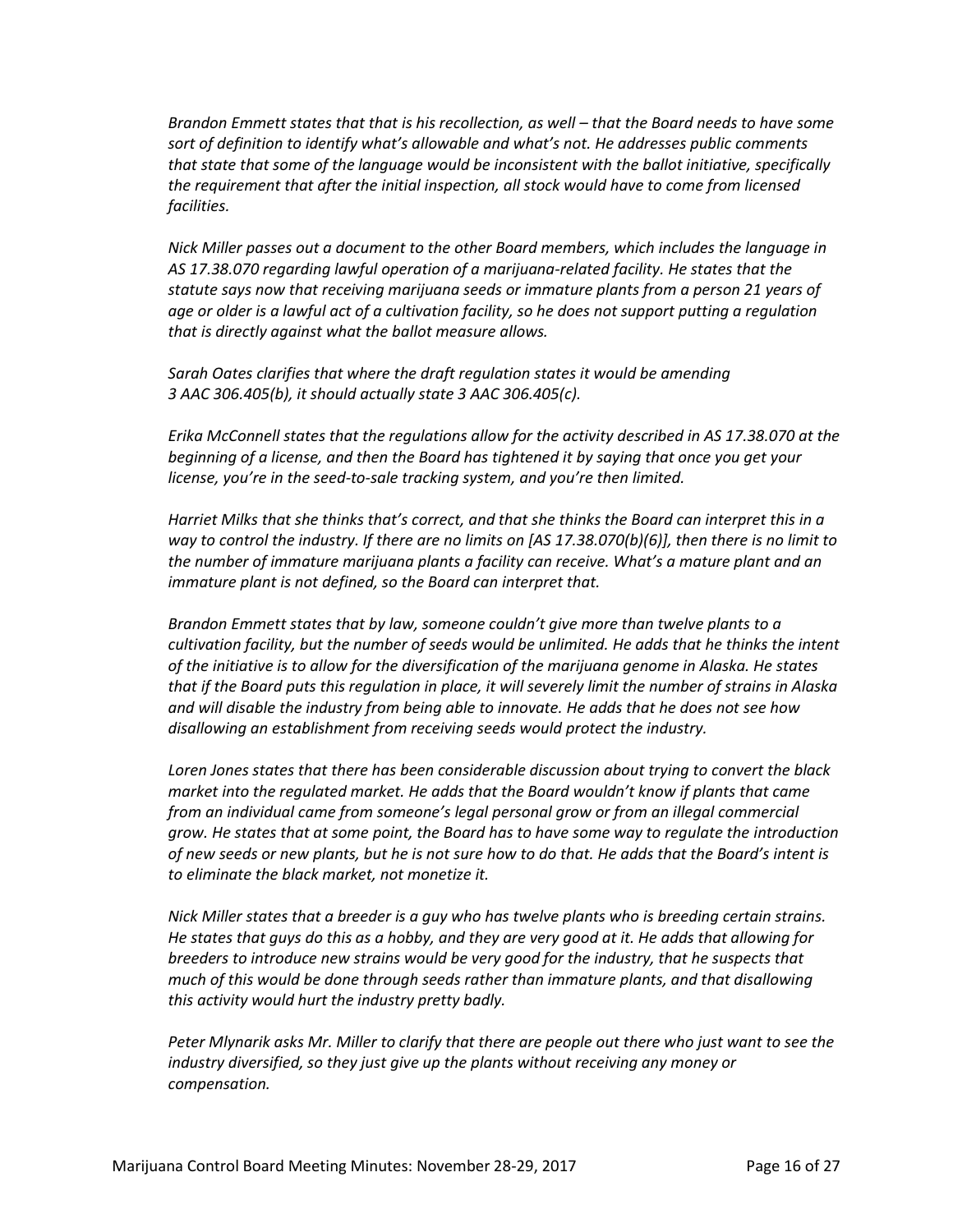*Nick Miller states that they really believe in what they do, and they want feedback, but there is no money. He adds that there are some big breeders, seed banks, in the lower 48 who've made a business out of it, but that's not what he is talking about here; he is talking about somebody taking seeds or twelve immature plants from a legal personal grow.*

*Brandon Emmett states breeders are incentivized to assist the regulated industry by namerecognition.*

*Mark Springer states that he agrees – that there is a pretty significant vicarious component to growing marijuana, and there always has been. He adds that there is a reason why the ballot initiative talks about gifting and bartering of marijuana. He acknowledges that some of this will come from the black market. He states that the Board should encourage diversification in the genetics of marijuana that's grown [in Alaska]. He states that right now, you're stuck with the strains you've got, and [the Board] should find a way of encouraging new strains to be introduced into the market, to accommodate growth and competition in the licensed industry.*

*Erika McConnell reads 3 AAC 306.730 for the record and states that this is interpreted by staff to mean that [no licensee] can accept plants or seeds from a non-licensee after their cultivation facility is inspected. She states that this is the way the regulations were adopted, and that the Board has supported this by upholding a seizure that the staff did in a situation where someone brought in plants after they were inspected. She adds that if the Board makes it so that a licensed facility can bring in untracked clones, cuttings, and seeds from a non-licensee, that will create an untenable situation for the enforcement officers; it hamstrings enforcement's ability to implement the seed-to-sale tracking system. She states that if the Board is interested in trying to enable the concept of genetic diversity, she would suggest that the Board figure out a way to do it through a Board-approved process so that there is some sort of verification that the person who is providing the new seeds or strains is acting legally.*

*Loren Jones states that in AS 17.38.020 regarding personal use of marijuana, the word "seed" is*  not in the language at all. He states that in AS 17.38.030 regarding restrictions of personal *cultivations and the penalties, there's nothing in there about seeds or giving them away. He adds that he agrees with staff – that the Board needs to do something to have a process by which new strains can be introduced.*

*Harriet Milks states that she does not know why the initiative in the personal use section does not refer to seeds, but seeds are included in the definition of "marijuana". She adds that in AS 17.38.070(b)(6), the language doesn't limit the establishment to receiving seeds from a licensed person or from an unlicensed person, and that's the place where the Board has the authority to do some tightening up with regulation.*

*Peter Mlynarik states that the Board can say that the person has to be licensed.*

*Harriet Milks states that that's what the Board has said so far.*

*Brandon Emmett states that he agrees with staff – that if the Board wishes to have a mechanism to allow for new strains to be introduced into the legal market, that there needs to be some sort of form.*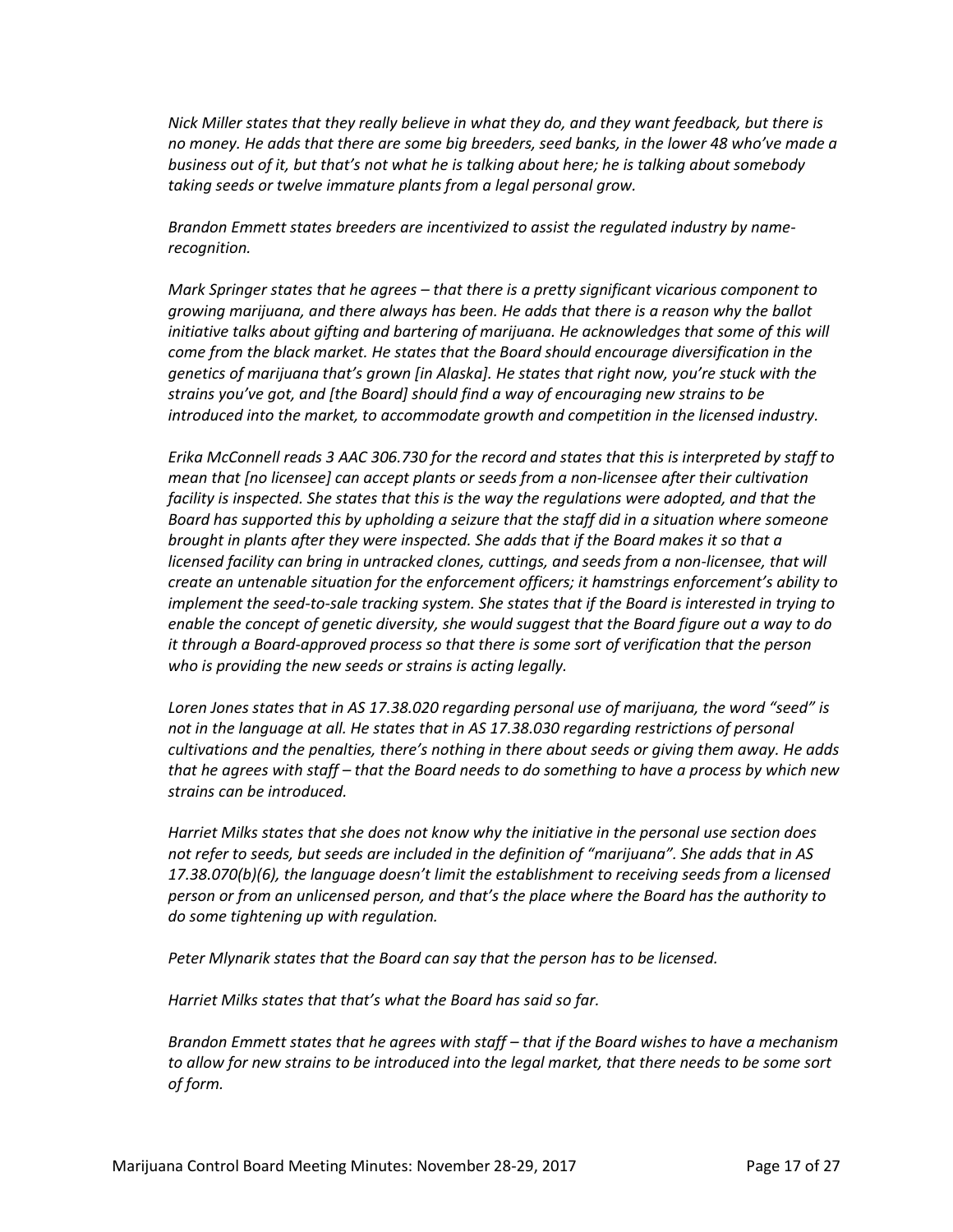

## **ADJOURN 4:33pm**

*Brandon Emmett moves to adjourn. Mark Springer seconds the motion. None opposed, motion carries.*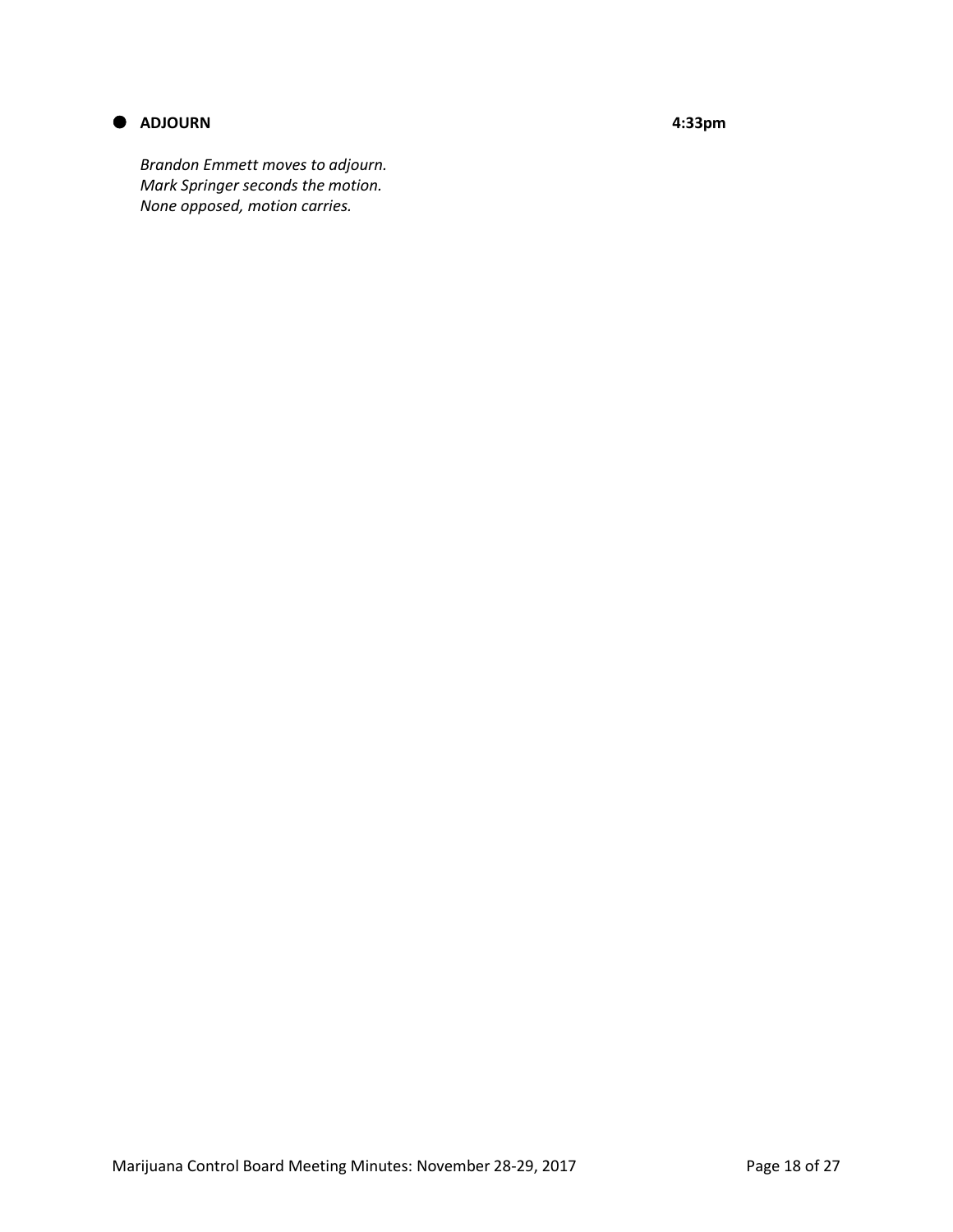# **Marijuana Control Board Meeting Minutes November 29, 2017 Third Judicial District Alaska Scientific Crime Detection Laboratory, Public Classroom 4805 Dr. Martin Luther King Jr. Avenue Anchorage, Alaska**

### **ADMINISTRATION 9:02am**

- **A.** Call to Order
- **B.** Roll Call

#### **Board Members Present:**

Peter Mlynarik, Chair, Public Safety Member Mark Springer, Vice Chair, Rural Member Brandon Emmett, Industry Member Nick Miller, Industry Member Loren Jones, Public Health Member

#### **Staff Members Present:**

Erika McConnell, Director Sarah Oates, Program Coordinator

#### **Legal Counsel Present:**

Harriet Milks, Assistant Attorney General

## **REGULATIONS**

**C. Plant Count for New Cultivators; Testing Trim and Kief Separately; 9:03am TAB 65 Reporting Test Equipment Failure** Status:Comment period closed September 22, 2017 **Potential Board Actions:** Vote to adopt; OR Substantially amend and put out for public comment

### *Plant Count for New Cultivators*

*The Board members continue discussion, and consider AS 17.38.070(b)(6) and public comments received.*

*Mark Springer states that the Board should consider tackling this issue similarly to others by forming a committee.*

*Nick Miller states that he agrees and proposes that they table until January to have staff bring new language for consideration. He recommends the staff drafting language using the following*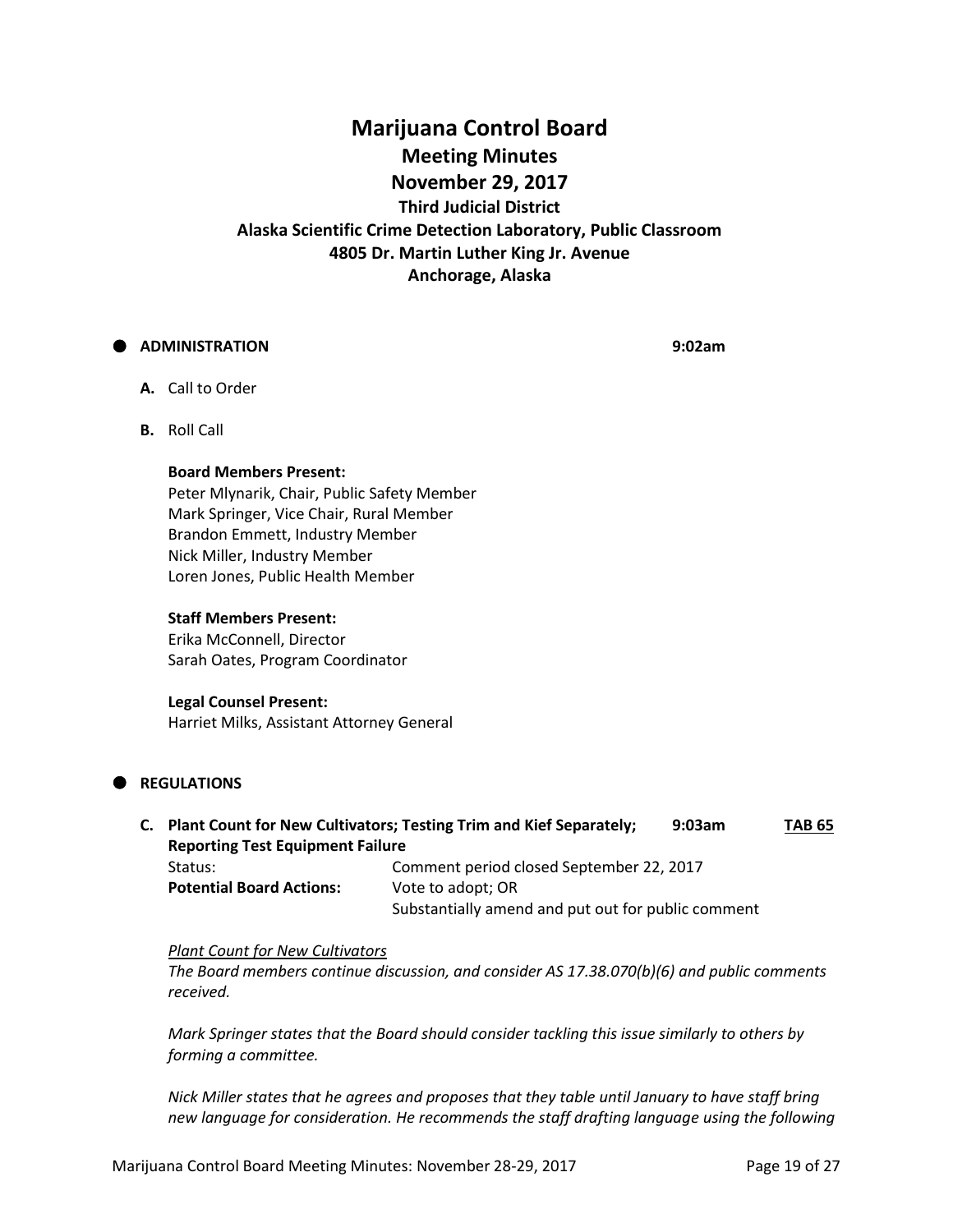*guidelines: licensed cultivation facilities may introduce new strains into their cultivations through written notice to the director by the following means: by the introduction of six clones, and by the introduction of ten seeds.*

*Peter Mlynarik states that he thinks there should be some guidance to enforcement.*

*Erika McConnell states that she thinks the Board has already given some guidance, between the resolution passed in July 2016, and the interpretation of 3 AAC 306.730 which doesn't allow for plants to be introduced after the initial inspection.*

*Mark Springer states that he would like to get some technical information on Metrc, specifically whether it can be set up to allow the introduction of new clones and seeds from outside of the regulated industry.*

*Erika McConnell states that Metrc does have that ability, and that staff is working with Metrc to turn that off so that only the staff may enable that function for a*

*Mark Springer moves to postpone deliberation on the plant count regulations until the January meeting, with some side-board discussion between Board members and staff, with the expectation that there will be some product for deliberation in January. Brandon Emmett seconds the motion.*

*Harriet Milks states that there cannot be any side-board discussion between Board members and staff; the Board can give some direction to the staff at this meeting, but after the meeting, that discussion will cease until the next meet.*

*Mark Springer states that he stands corrected, and removes the side-board discussion from his motion.*

*Motion carries, 4-1 (Peter Mlynarik votes No).*

#### *Testing Trim and Kief Separately*

*Brandon Emmett moves to take staff's recommendation to do more work on this section. No second.*

*Erika McConnell reminds the Board that there is a new testing working group set up, and that the Board might considering wrapping this project into that group.*

*Brandon Emmett moves to move this section under the umbrella of the testing committee, and to provide the Board with some direction after that committee convenes. Mark Springer seconds the motion. Motion carries unanimously.*

**D. Quality Control; Waste Disposal (#2); Notify AMCO of Crime 9:20am TAB 66 on Premises** Status: Comment period closed September 29, 2017 **Potential Board Actions:** Vote to adopt; OR Substantially amend and put out for public comment

#### *Quality Control*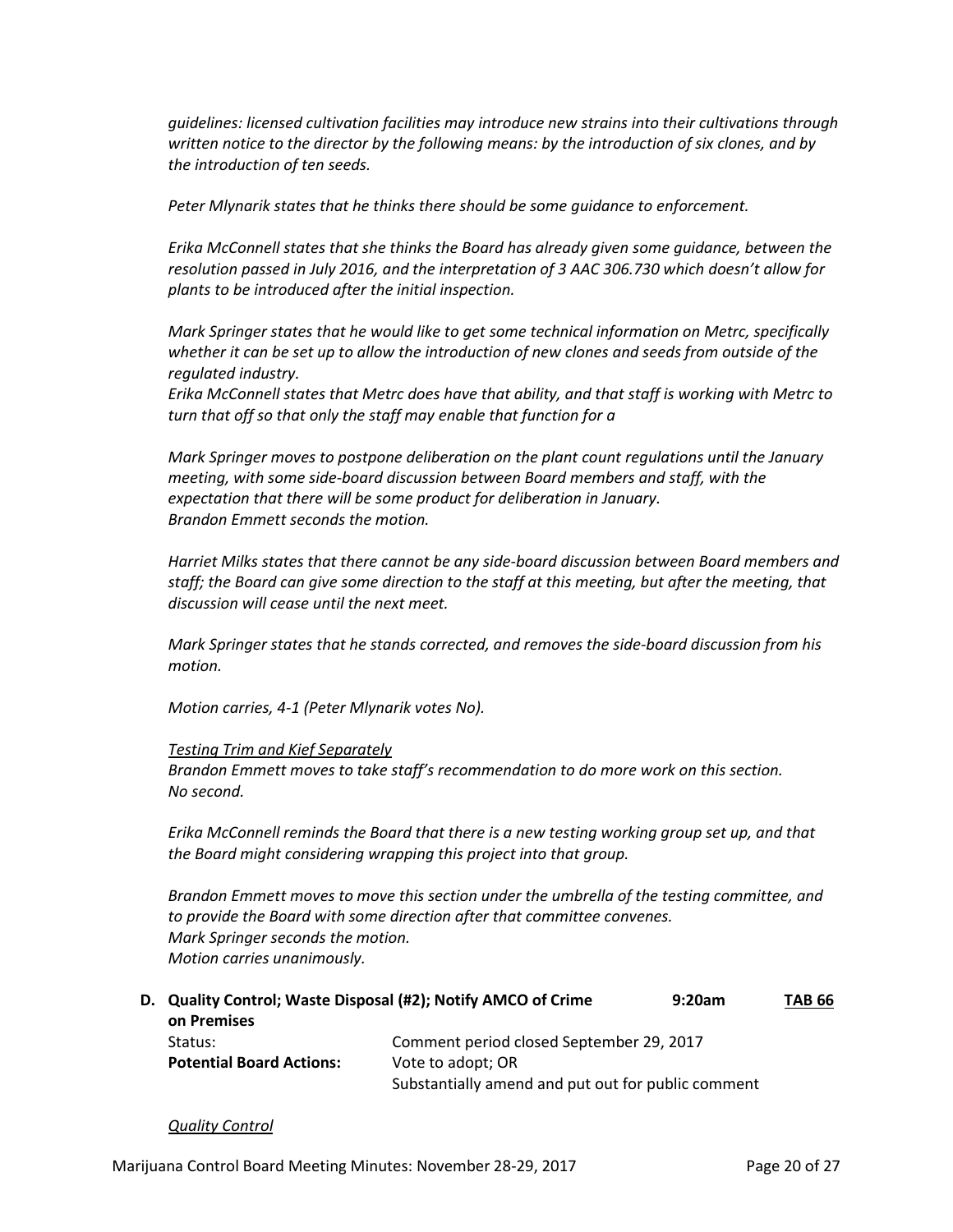*Brandon Emmett moves to adopt new subsection 3 AAC 306.460(d) and new section 3 AAC 306.557. Mark Springer seconds the motion. Motion carries, 4-1 (Peter Mlynarik votes No).*

#### *Waste Disposal (#2)*

*Erika McConnell requests that the Board ask the staff to reevaluate the threshold on the amount of waste and when they have to notify us, as she's concerned about serial destruction of waste, and then ask the staff to evaluate what the waste log is in Metrc and see if a notification to staff can be automated when waste disposal is logged.*

*Brandon Emmett moves to postpone the three items discussed and have the staff bring a new draft back to the Board in January. Mark Springer seconds the motion. Loren Jones asks for clarification on the motion. Peter Mlynarik clarifies that the motion is postponing waste disposal, which is covered in 3 AAC 306.660 and 3 AAC 306.740. Motion carries unanimously.*

*Notify AMCO of Crime on Premises Brandon Emmett moves to adopt the addition of new subsection 3 AAC 306.715(e). Mark Springer seconds the motion. Motion carries unanimously.*

**E. Definition of "Financial Interest"; Advertising Restrictions 9:32am TAB 67** Status:Comment period closed September 29, 2017 **Potential Board Actions:** Vote to adopt; OR Substantially amend and put out for public comment

#### *Definition of "Financial Interest"*

*Brandon Emmett states that he generally opposes these changes, as there are quite a lot of businesses that currently operate with percentage-based leases. He states that as this is written, it could really shake up the industry.*

*Nick Miller states that he agrees, as graduated leases are common practice in the commercial industry. He adds that he believes this is specifically allowed in liquor licensing, as well.*

*Harriet Milks reminds the Board that the Cole Memorandum and AS 17.38 require that these businesses are being run by legitimate tax-paying owners. She adds that this industry has a federal oversight that needs to be considered by the Board.*

*Erika McConnell clarifies that a graduated lease changes month-by-month, whereas a percentage-based lease allows for a percentage of the profits to go to the landlord.*

*The Board members discuss the public comments received, along with staff and legal comments, and they consider the possibility of grandfathering existing businesses in that have approved percentage leases.*

*Loren Jones moves to adopt 3 AAC 306.015(e)(1) as amended.*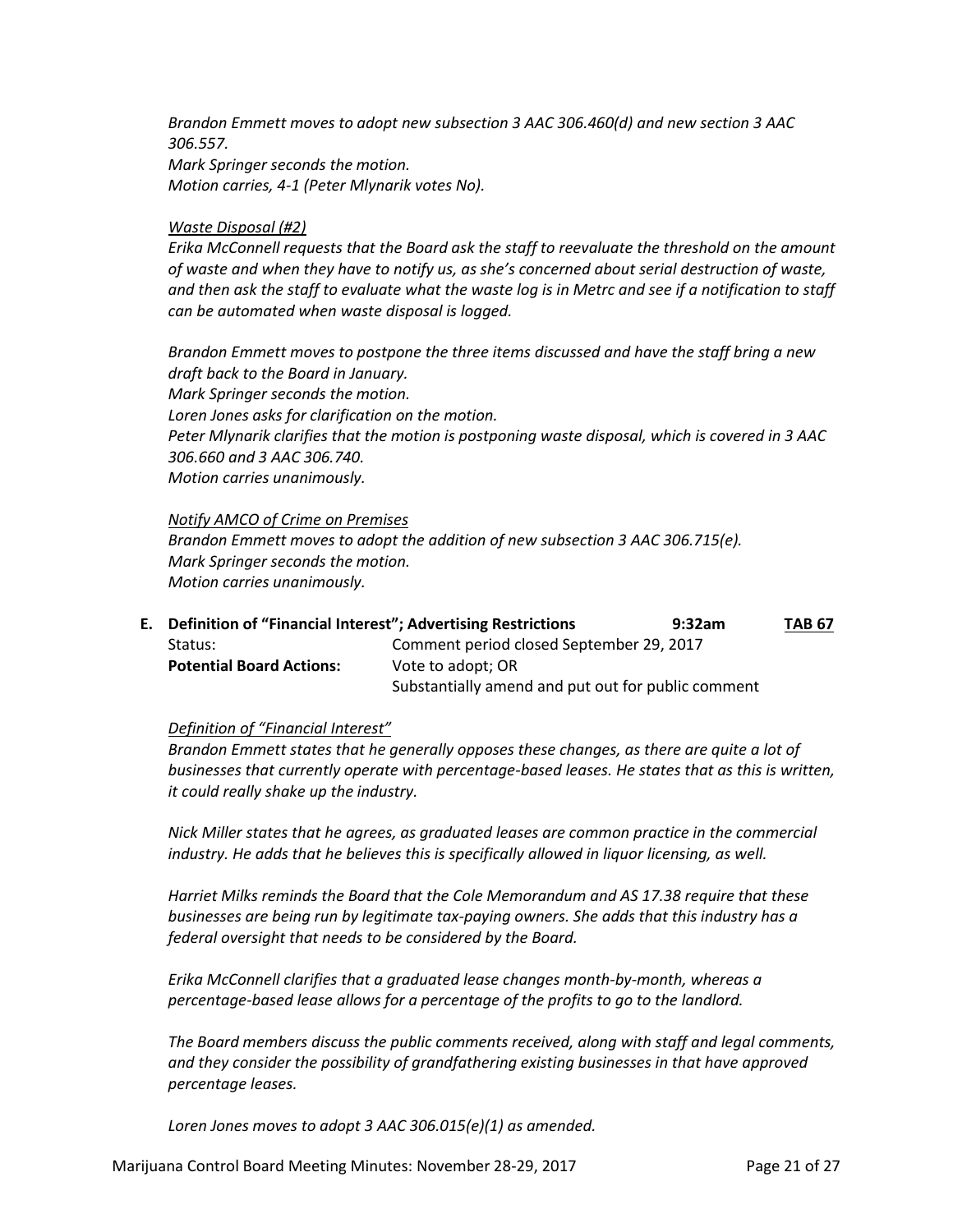*Peter Mlynarik seconds the motion. Motion fails, 2-3 (Loren Jones and Peter Mlynarik vote Yes).*

#### *Advertising Restrictions*

*Loren Jones moves to form a subcommittee to work with staff to address some of the issues raised by staff and in the public comments regarding these regulations. Mark Springer seconds the motion. Nick Miller volunteers to be a part of the subcommittee, if that is the choice of the Board. Motion carries unanimously.*

| <b>F.</b> Random Sampling       | 9:58am                                       | <b>TAB 68</b> |
|---------------------------------|----------------------------------------------|---------------|
| Status:                         | One proposal for initial board consideration |               |
| <b>Potential Board Actions:</b> | Amend and/or put out for public comment      |               |

*Brandon Emmett moves to have the project that would amend 3 AAC 306.465 and 3 AAC 306.665 be moved to (the testing) committee. Nick Miller seconds the motion. Brandon Emmett amends his motion to take staff's recommendation to abandon the project to amend 3 AAC 306.465, and to move the project to amend 3 AAC 306.665 to committee. Nick Miller agrees to the amendment. Motion carries unanimously.*

**G. Financial Background Investigations 10:00am TAB 69** Status: One proposal for initial board consideration Potential Board Actions: Amend and/or put out for public comment

*Mark Springer moves to send out for public comment the amendments to 3 AAC 306.015(a). Brandon Emmett seconds the motion.*

*Nick Miller states that he would like staff to bring to the January meeting a copy of what an amended MJ-09 would look like if this project were to pass. He additionally states that a couple of small changes should be made before putting the draft out for public comment, specifically, on page 7 [of the draft] under (B) and (C), it states "director", and he thinks the staff meant to say "direction".*

*Harriet Milks states that on page 2 [of the draft], (iv) where it states "Being the spouse of an applicant or licensee", that many regulations nowadays expand upon that to include cohabitant or relative, and that the Board may want to define who is a relative for the purposes of this section. She adds that limiting it to the spouse is kind of inconsistent with social realities.* 

*Mark Springer amends his motion to send the entire packet out for public comment. Brandon Emmett nods in agreement.*

*Loren Jones moves to amend the motion to ask staff to work on replacing "spouse" with an appropriate definition of relative, assuming that would mean anyone over 21. He states that he would like to keep the net fairly narrow. Peter Mlynarik seconds the motion. Loren Jones amends his motion to read "spouse or cohabitant". Motion carries, 3-2 (Brandon Emmett and Nick Miller vote No).*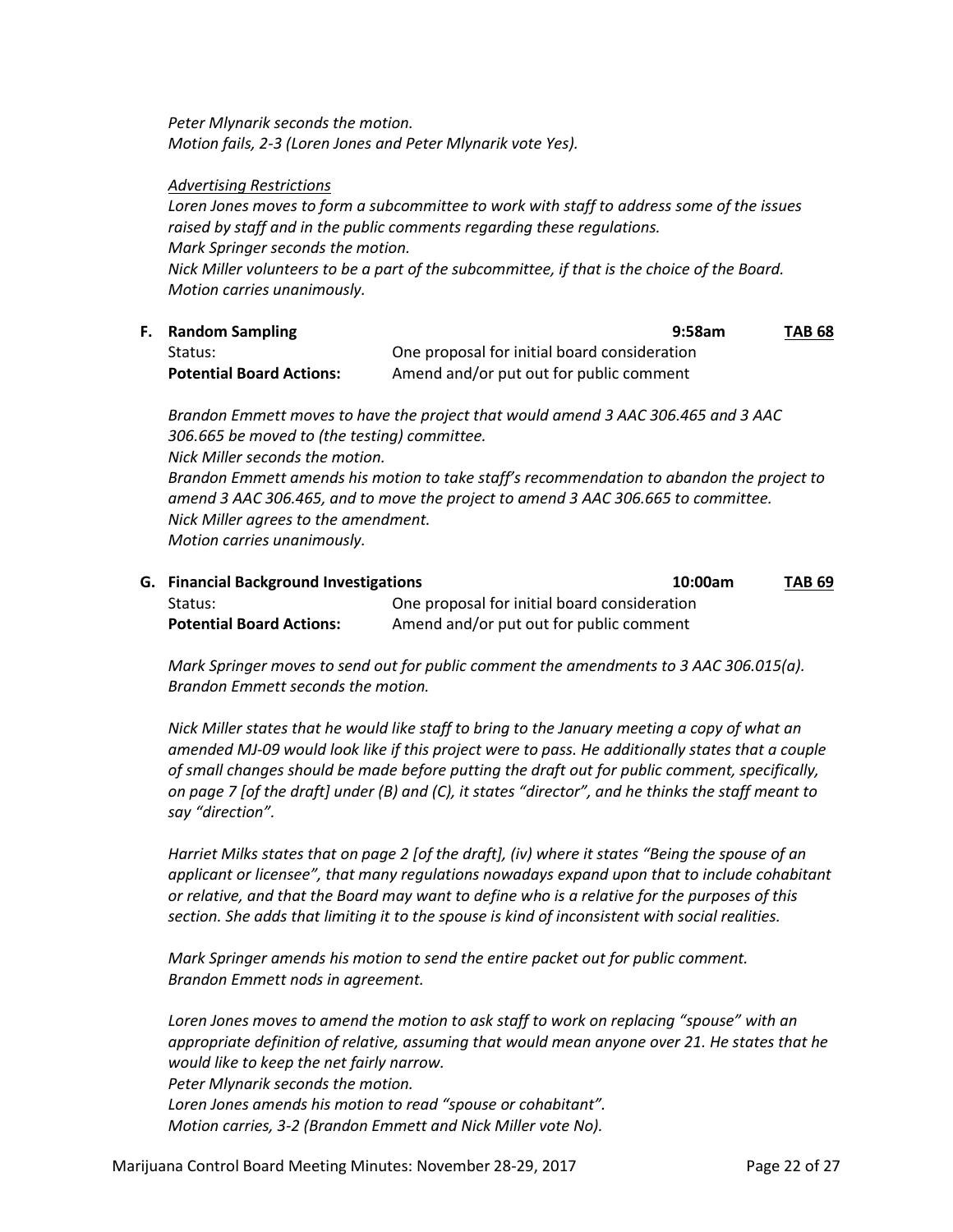*Loren Jones moves to amend the draft to add back in "or percentage" in 3 AAC 306.015(e)(1)(B)(i). Brandon Emmett seconds the motion. Motion carries unanimously.*

*Mark Springer moves to strike 3 AAC 306.015(e)(1)(B)(i). Loren Jones seconds the motion.*

**BREAK 10:45am**

#### **REGULATIONS**

| G. Financial Background Investigations |                                              | 11:02am | TAB 69 |
|----------------------------------------|----------------------------------------------|---------|--------|
| Status:                                | One proposal for initial board consideration |         |        |
| <b>Potential Board Actions:</b>        | Amend and/or put out for public comment      |         |        |

*Erika McConnell clarifies that this change would be making those people with financial interests, licensees.*

*Mark Springer withdraws the motion to strike 3 AAC 306.015(e)(1)(B)(i). Loren Jones states that he is okay with that.*

*Nick Miller moves to table this until the January meeting, as it's a complex issue, and he feels like there may be more work to do on this project. Brandon Emmett seconds the motion. Erika McConnell suggests that the Board move on to the other projects and then come back to this at the end of the meeting, if there is time. Nick Miller states that he would support that, and he withdraws his motion. Brandon Emmett states that he is okay with that.*

**H. Require Corporate Bylaws; Removal of "Affiliates"; 11:08am TAB 70 Only Licensed Business on a Lease** Status: One proposal for initial board consideration Potential Board Actions: Amend and/or put out for public comment

*Mark Springer moves to send the entire package (all three projects) out for public comment. Loren Jones seconds the motion. Motion carries unanimously.*

| <b>Streamline Edibles Testing</b> | 11:15am                                      | <b>TAB 71</b> |
|-----------------------------------|----------------------------------------------|---------------|
| Status:                           | One proposal for initial board consideration |               |
| <b>Potential Board Actions:</b>   | Amend and/or put out for public comment      |               |

*Brandon Emmett moves to have this project moved into the purview of the testing committee. Mark Springer seconds the motion. Motion carries unanimously.*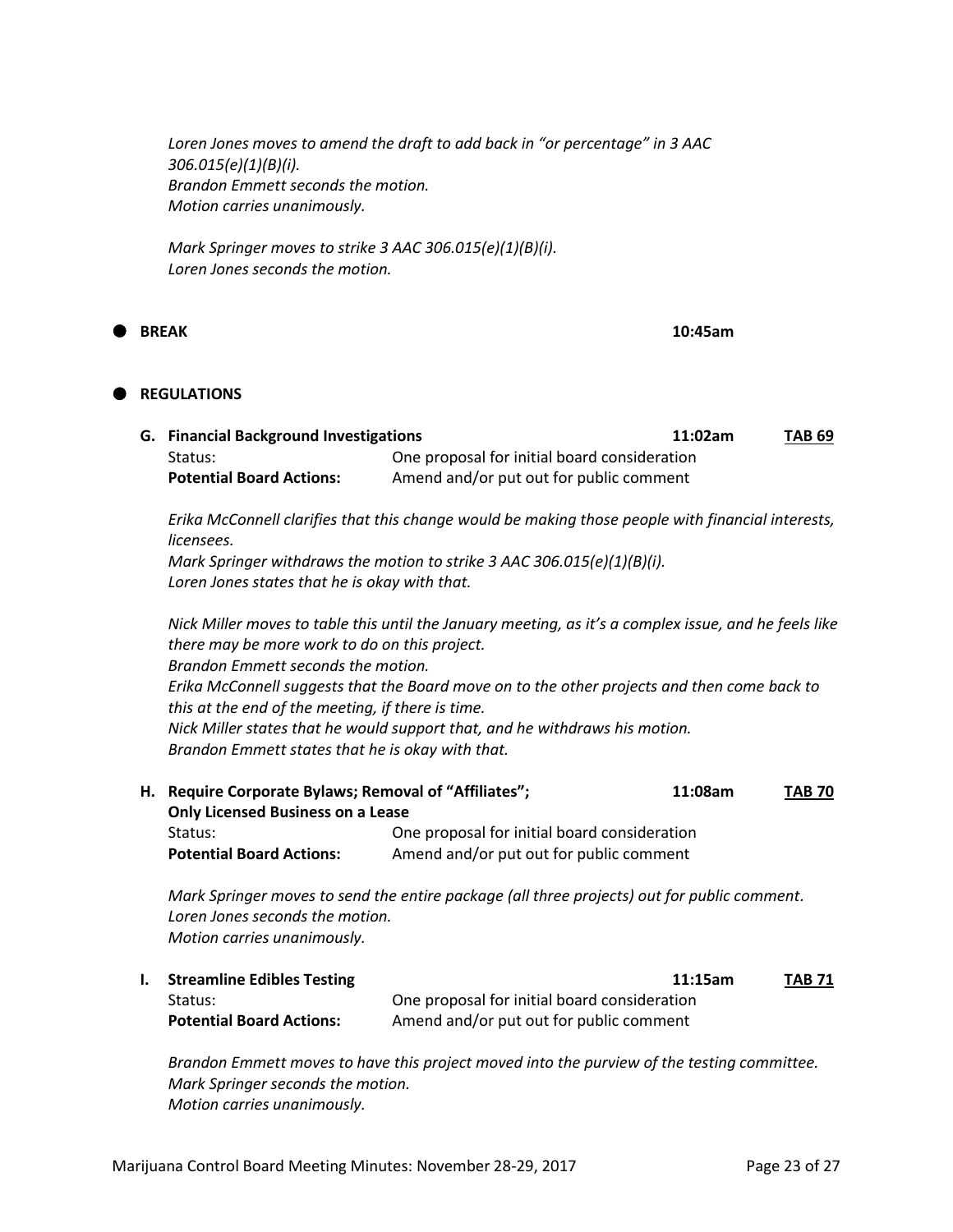| J.                                                                                                                                                                                          | <b>Definition of Resident</b><br>Status:<br><b>Potential Board Actions:</b>                                                                         | 11:16am<br>One proposal for initial board consideration<br>Amend and/or put out for public comment | <b>TAB 72</b> |  |  |
|---------------------------------------------------------------------------------------------------------------------------------------------------------------------------------------------|-----------------------------------------------------------------------------------------------------------------------------------------------------|----------------------------------------------------------------------------------------------------|---------------|--|--|
| Nick Miller moves to add the words "a new" into 3 AAC 306.015(b) and remove "renew".<br>Brandon Emmett seconds the motion.<br>Motion carries, 3-2 (Loren Jones and Peter Mlynarik vote No). |                                                                                                                                                     |                                                                                                    |               |  |  |
|                                                                                                                                                                                             | Mark Springer moves to put 3 AAC 306.015(b) and (e)(2) out for public comment.<br>Brandon Emmett seconds the motion.<br>Motion carries unanimously. |                                                                                                    |               |  |  |
| К.                                                                                                                                                                                          | <b>Local Government Approval of Odor Emissions</b><br>Status:<br><b>Potential Board Actions:</b>                                                    | 11:33am<br>One proposal for initial board consideration<br>Amend and/or put out for public comment | <b>TAB 73</b> |  |  |
|                                                                                                                                                                                             | Nick Miller seconds the motion.<br>Motion carries unanimously.                                                                                      | Mark Springer moves to send 3 AAC 306.430(c)(2) as amended out for public comment.                 |               |  |  |
| L.                                                                                                                                                                                          | <b>Charging for Multiple Inspections</b><br>Status:<br><b>Potential Board Actions:</b>                                                              | 11:35am<br>One proposal for initial board consideration<br>Amend and/or put out for public comment | <b>TAB 74</b> |  |  |
|                                                                                                                                                                                             | Brandon Emmett seconds the motion.<br>Motion carries, 4-1 (Nick Miller votes No).                                                                   | Mark Springer moves to send 3 AAC 306.100 new subsection (h) out for public comment.               |               |  |  |
|                                                                                                                                                                                             | <b>G.</b> Financial Background Investigations<br>Status:<br><b>Potential Board Actions:</b>                                                         | 11:39am<br>One proposal for initial board consideration<br>Amend and/or put out for public comment | <b>TAB 69</b> |  |  |
|                                                                                                                                                                                             |                                                                                                                                                     | Mark Springer states that maybe the Board should take some time to look at what other states       |               |  |  |

*do regarding financial background investigations.*

*Peter Mlynarik and Brandon Emmett agree that although they may not support numerous sections of the draft, that they would like to see what the public has to say about the draft.*

*Brandon Emmett moves to put the draft out for public comment. Nick Miller seconds the motion. Nick Miller reminds the Board that he would like staff to bring a proposed MJ-09 to the January meeting. Motion carries unanimously.*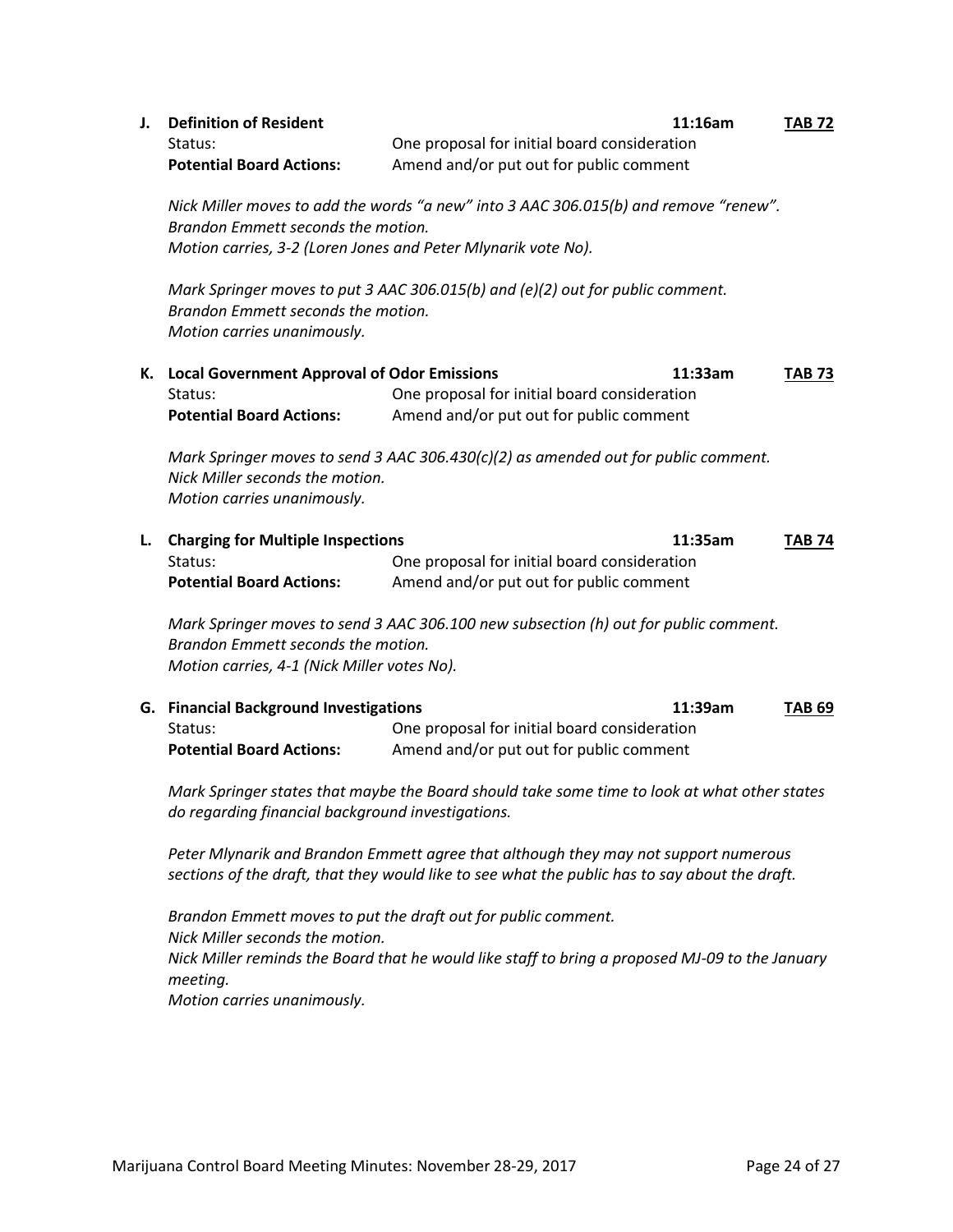## **LUNCH 11:48am**

#### **FORMS APPROVAL**

|                                                                                  | $1:11$ pm                                                                                    | <b>TAB 75</b>                                                                  |
|----------------------------------------------------------------------------------|----------------------------------------------------------------------------------------------|--------------------------------------------------------------------------------|
| Mark Springer seconds the motion.<br>Motion carries, 4-1 (Nick Miller votes No). |                                                                                              |                                                                                |
|                                                                                  | 1:20 <sub>pm</sub>                                                                           | <b>TAB 76</b>                                                                  |
|                                                                                  | <b>A.</b> MJ-01: Marijuana Establishment Operating Plan<br><b>B.</b> MJ-02: Premises Diagram | Brandon Emmett moves to approve MJ-01: Marijuana Establishment Operating Plan. |

*Mark Springer moves to adopt MJ-02: Premises Diagram. Brandon Emmett seconds the motion.*

*Erika McConnell states that she intended for Diagram 2 to be the entire leased space. Sarah Oates states that the language should be any areas for which the licensee has right of possession, as many licensees own the property.*

*Nick Miller requests that Diagram 3 state "site plan or as-built" so that a licensee doesn't get the impression that it has to spend a bunch of money to hire an engineer or architect.*

*Mark Springer adds another diagram requirement for the licensee to provide an aerial photo.*

*Motion to adopt carries unanimously, with the added requirements and clarified language.*

**C.** MJ-03: Retail Marijuana Store Operating Plan Supplemental **1:28pm TAB 77**

*Mark Springer moves to adopt MJ-03: Retail Marijuana Store Operating Plan Supplemental. Brandon Emmett seconds the motion. Motion carries unanimously.*

**D.** MJ-04: Marijuana Cultivation Facility Operating Plan Supplemental **1:32pm TAB 78**

*Mark Springer moves to adopt MJ-04: Marijuana Cultivation Facility Operating Plan Supplemental.*

*Brandon Emmett seconds the motion.*

*Mark Springer requests that applicants be given clearer instruction to attach additional pages as necessary, rather than provide less detail or smaller fonts.*

*Loren Jones and Peter Mlynarik request that question 6.1 be revised to allow a licensee who has received an exemption to the odor control requirement from their local government to provide documentation of the exemption in lieu of the question. Motion carries unanimously.*

**E.** MJ-05: Marijuana Product Manufacturing Facility Operating **1:51pm TAB 79** Plan Supplemental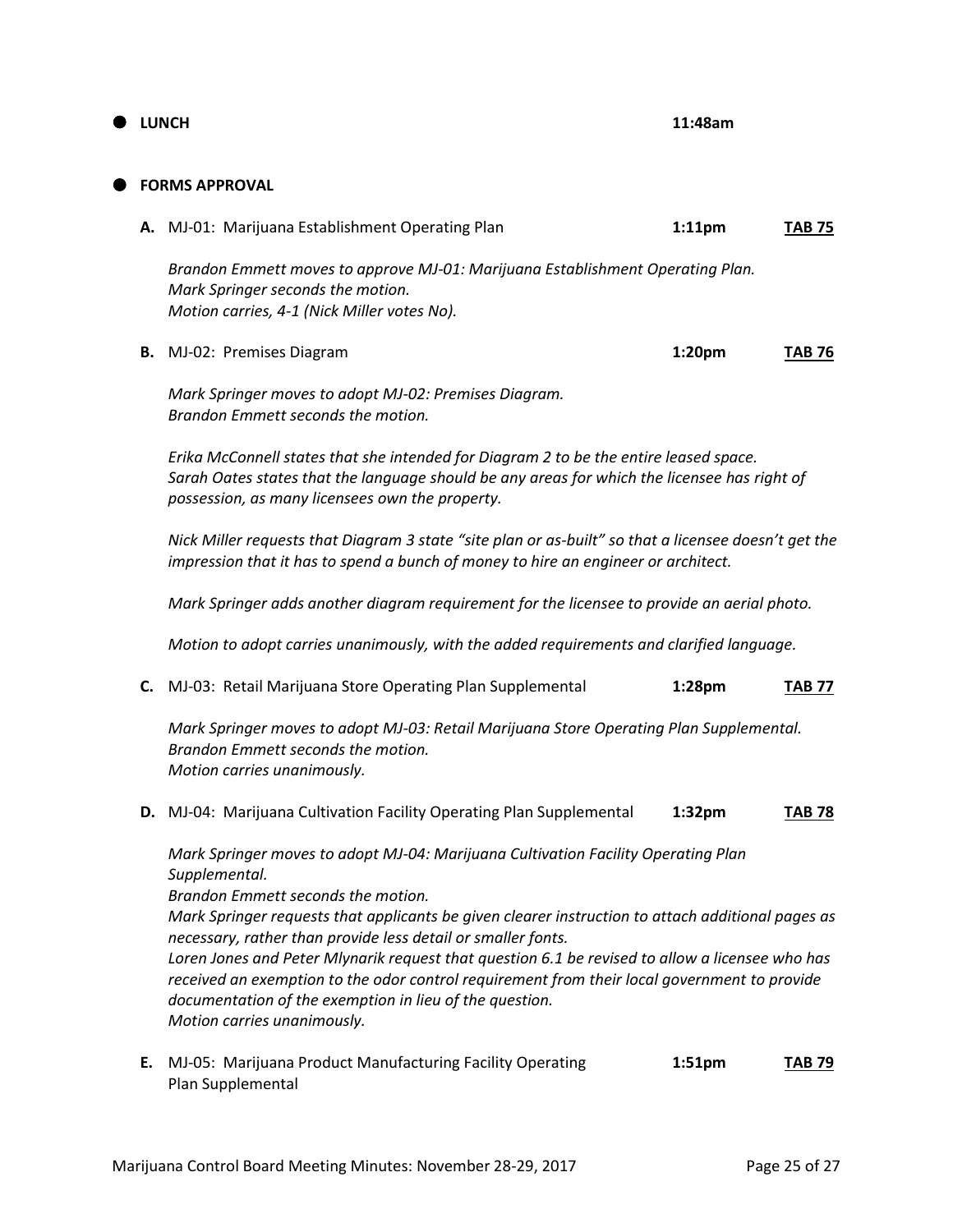*Mark Springer moves to adopt MJ-05: Marijuana Product Manufacturing Facility Operating Plan Supplemental. Brandon Emmett seconds the motion. Erika McConnell proposes adding a question that asks whether a product is perishable, and if so, to have the applicant provide the shelf life. The Board members agree to add the proposed questions. Motion carries unanimously.*

**F.** MJ-06: Marijuana Testing Facility Operating Plan Supplemental **1:59pm TAB 80**

*Mark Springer moves to adopt MJ-06: Marijuana Testing Facility Operating Plan Supplemental. Brandon Emmett seconds the motion. Motion carries unanimously.*

*Nick Miller recommends to have the forms become effective 60 days from the date that they are adopted. Peter Mlynarik asks if February 1, 2018 would be okay. The other Board members nod in agreement.*

## **DEATH OF A LICENSEE 2:03pm**

*Erika McConnell informs the Board that a cultivation licensee has passed away, and that she has told the spouse of the licensee that the spouse may take care of the plants, but that the spouse may not sell or transfer any marijuana.*

*Peter Mlynarik asks if the spouse has a marijuana handler permit. Erika McConnell states that she believes that the spouse does.*

*Brandon Emmett states that he supports the director's decision.*

*Erika McConnell states that the widow is in the process of becoming the personal representative of the estate, at which time, she will transfer the license into her name.*

*The Board members nod in agreement with the director's decision.*

### **MARIJUANA MAILBOX**

A. All correspondence received in th[e marijuana@alaska.gov](mailto:marijuana@alaska.gov) inbox **TAB 81** from August 26 – October 27, 2017.

## **BOARD COMMENTS 2:07pm**

*Mark Springer states that he has been made aware that the City of Bethel has a big problem with students eating edibles. He requests that licensees work with industry associations to reach out to schools and student associations for education and awareness of youth.*